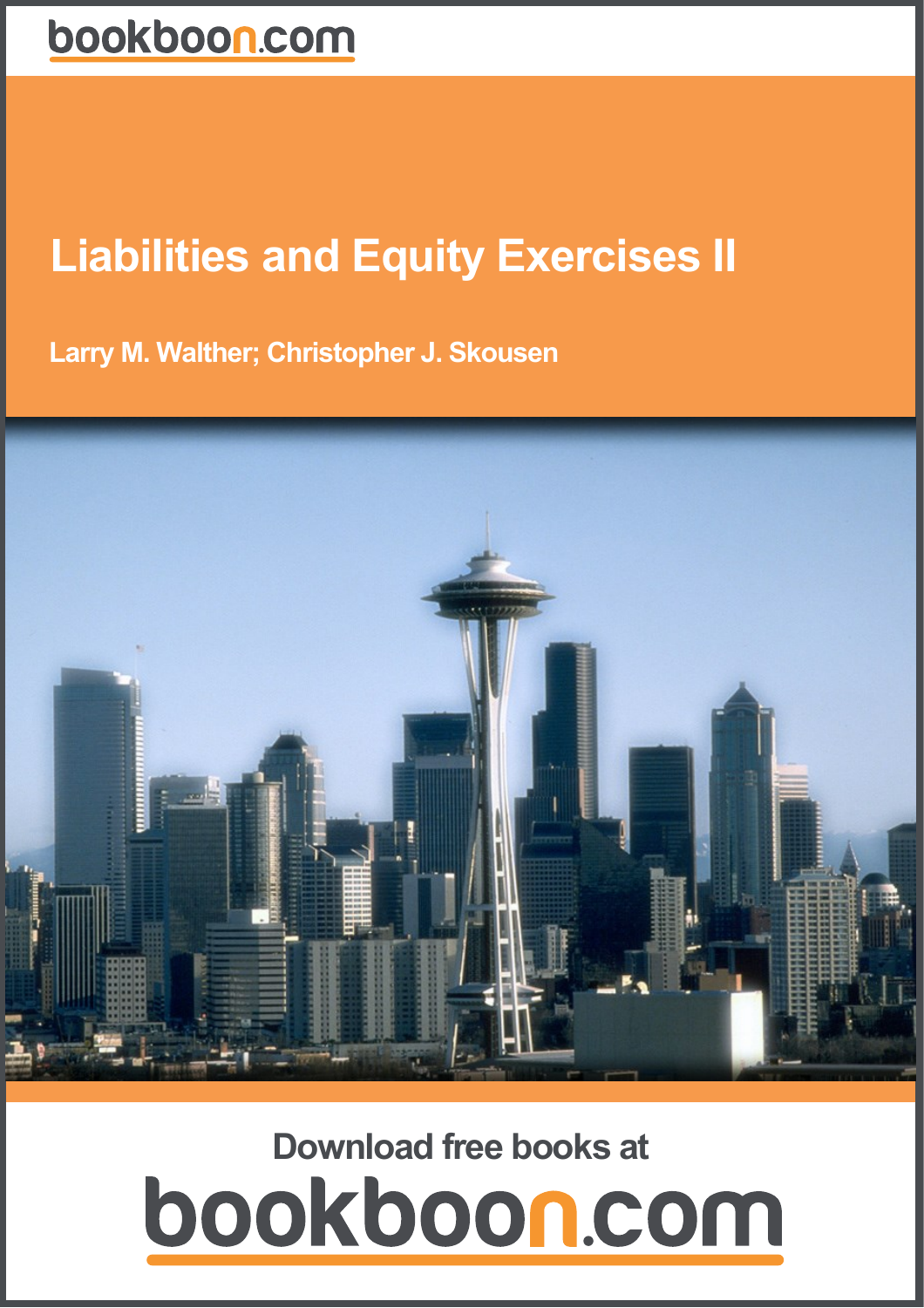Larry M. Walther & Christopher J. Skousen

. . . . . . . . . . .

# **Liabilities and Equity Exercises II**

. . . . . . . . . . . . . . . .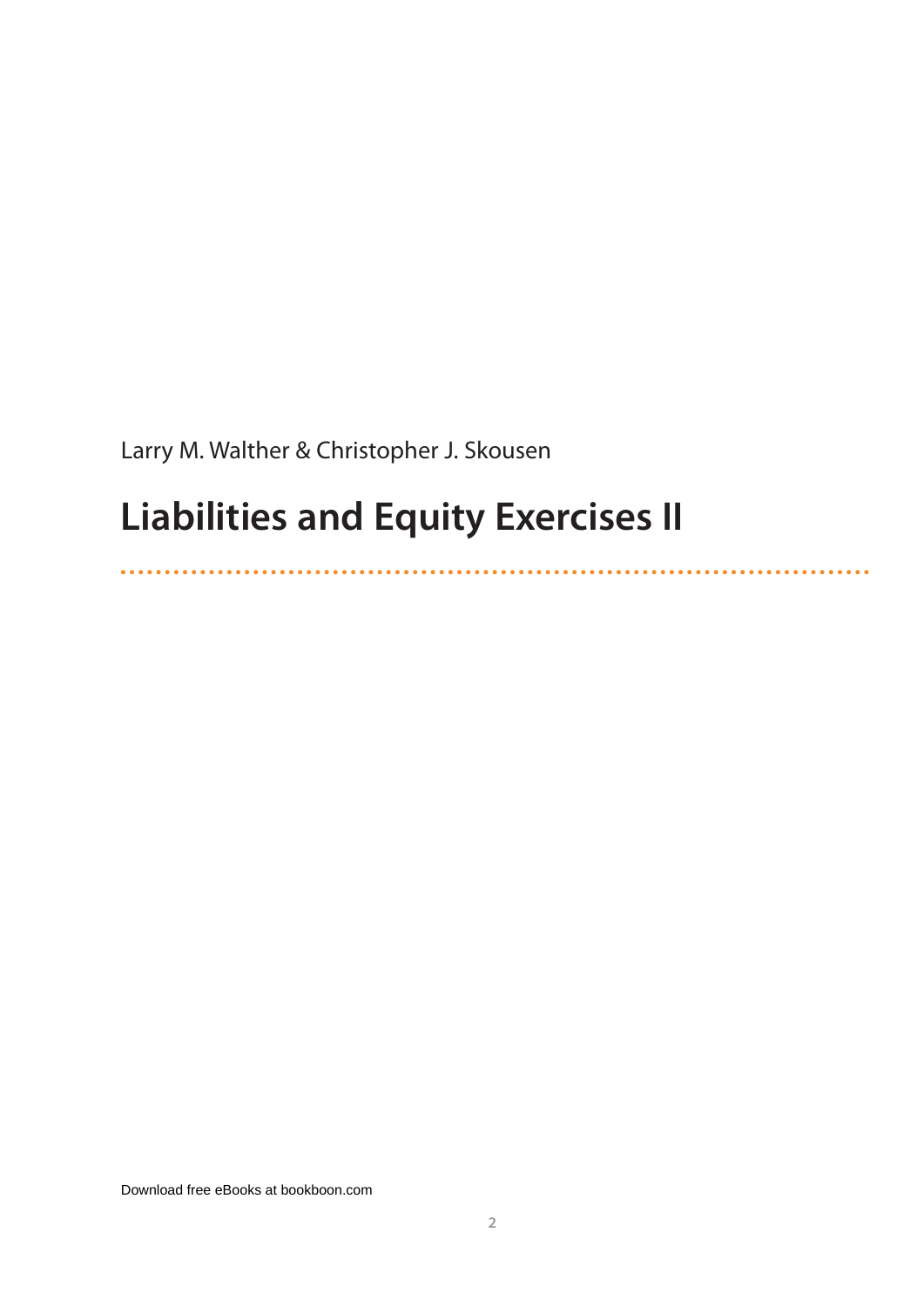Liabilities and Equity Exercises II © 2011 Larry M. Walther, Christopher J. Skousen & Ventus Publishing ApS. All material in this publication is copyrighted, and the exclusive property of Larry M. Walther or his licensors (all rights reserved). ISBN 978-87-7681-776-3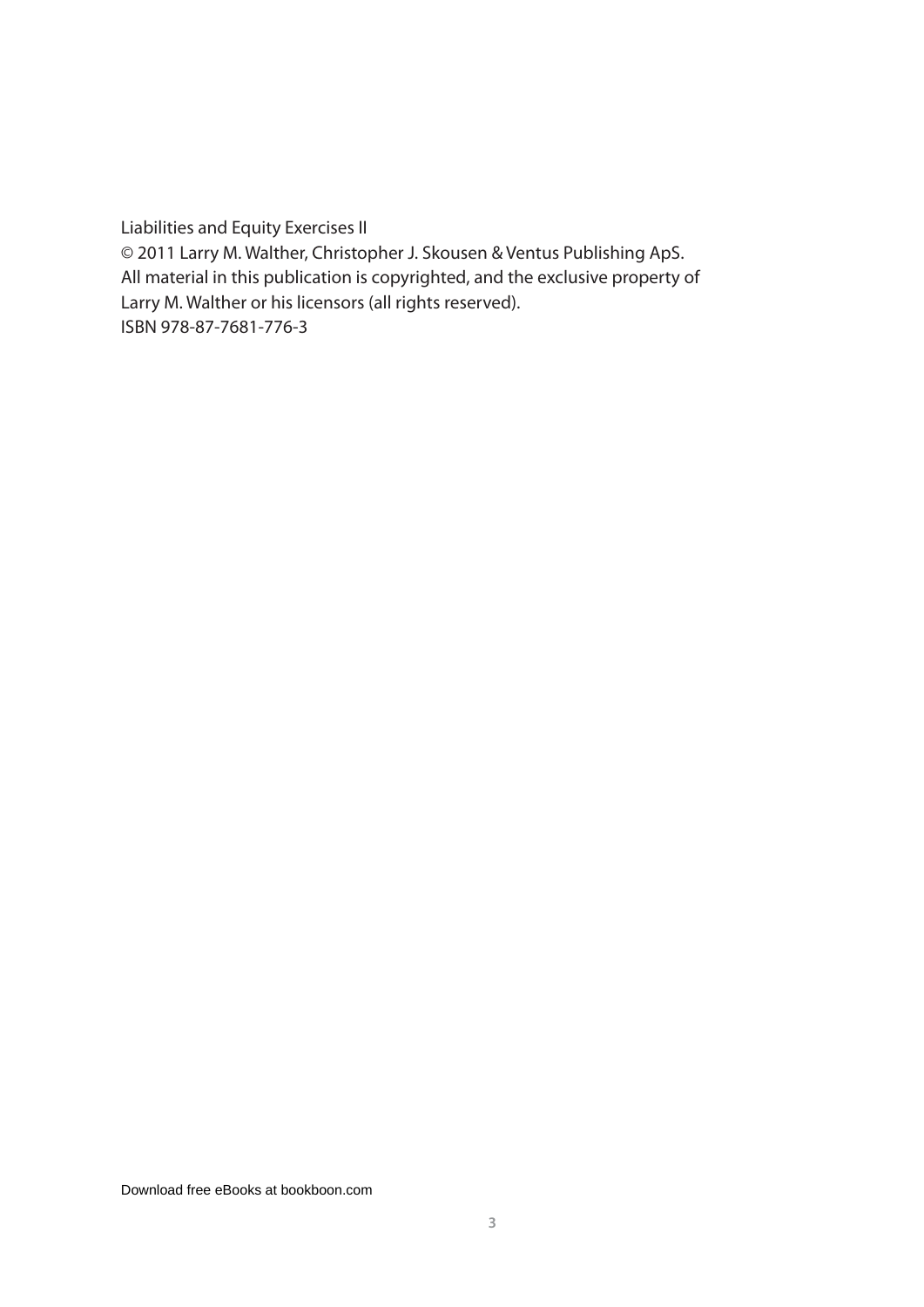| 6  |
|----|
| 7  |
| 8  |
| 9  |
| 10 |
| 11 |
| 12 |
| 13 |
| 14 |
| 15 |
| 16 |
| 17 |
| 18 |
| 19 |
| 20 |
|    |

**Contents**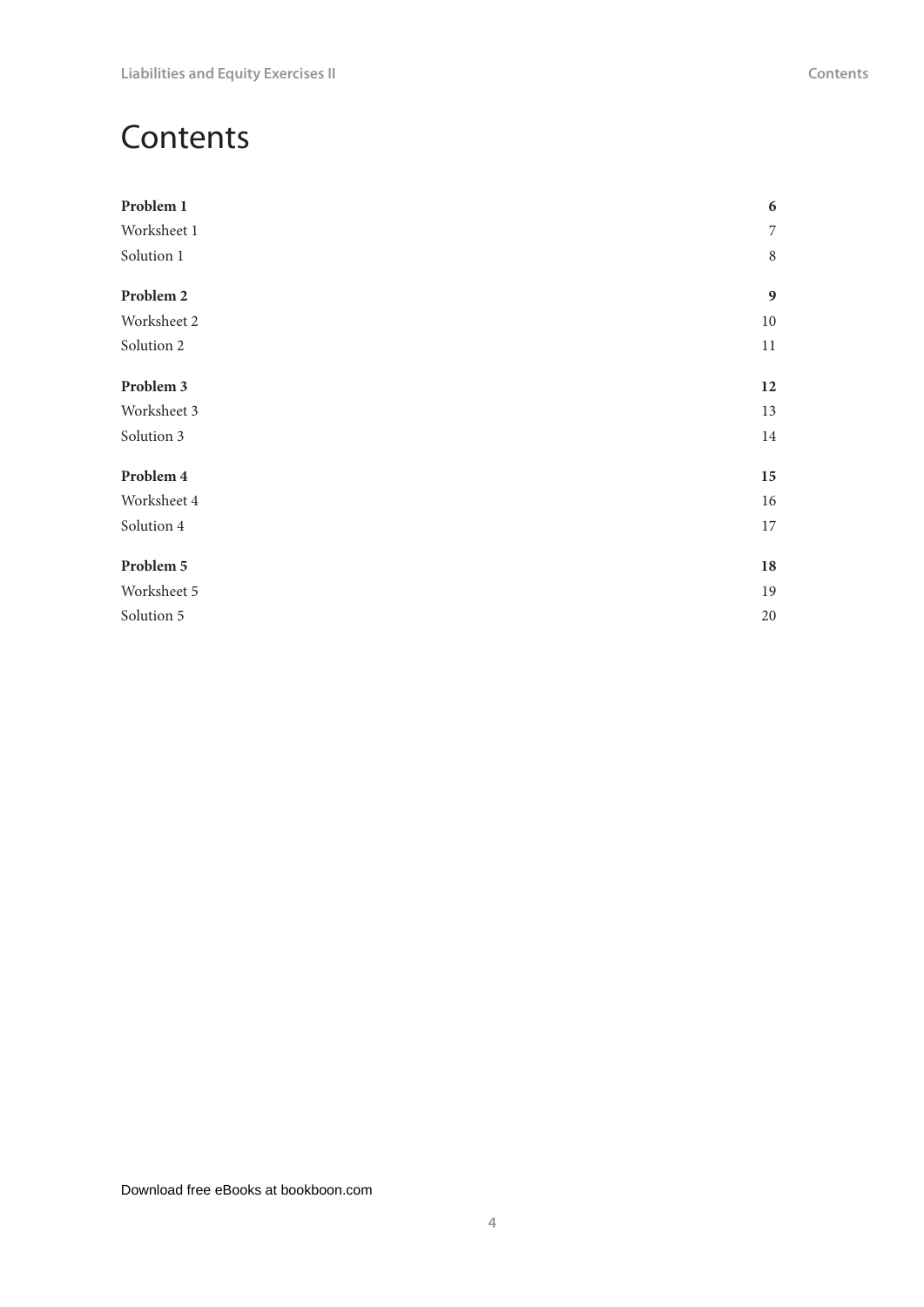#### **Contents**

| 21 |
|----|
| 22 |
| 23 |
| 24 |
| 25 |
| 26 |
| 27 |
| 28 |
| 29 |
|    |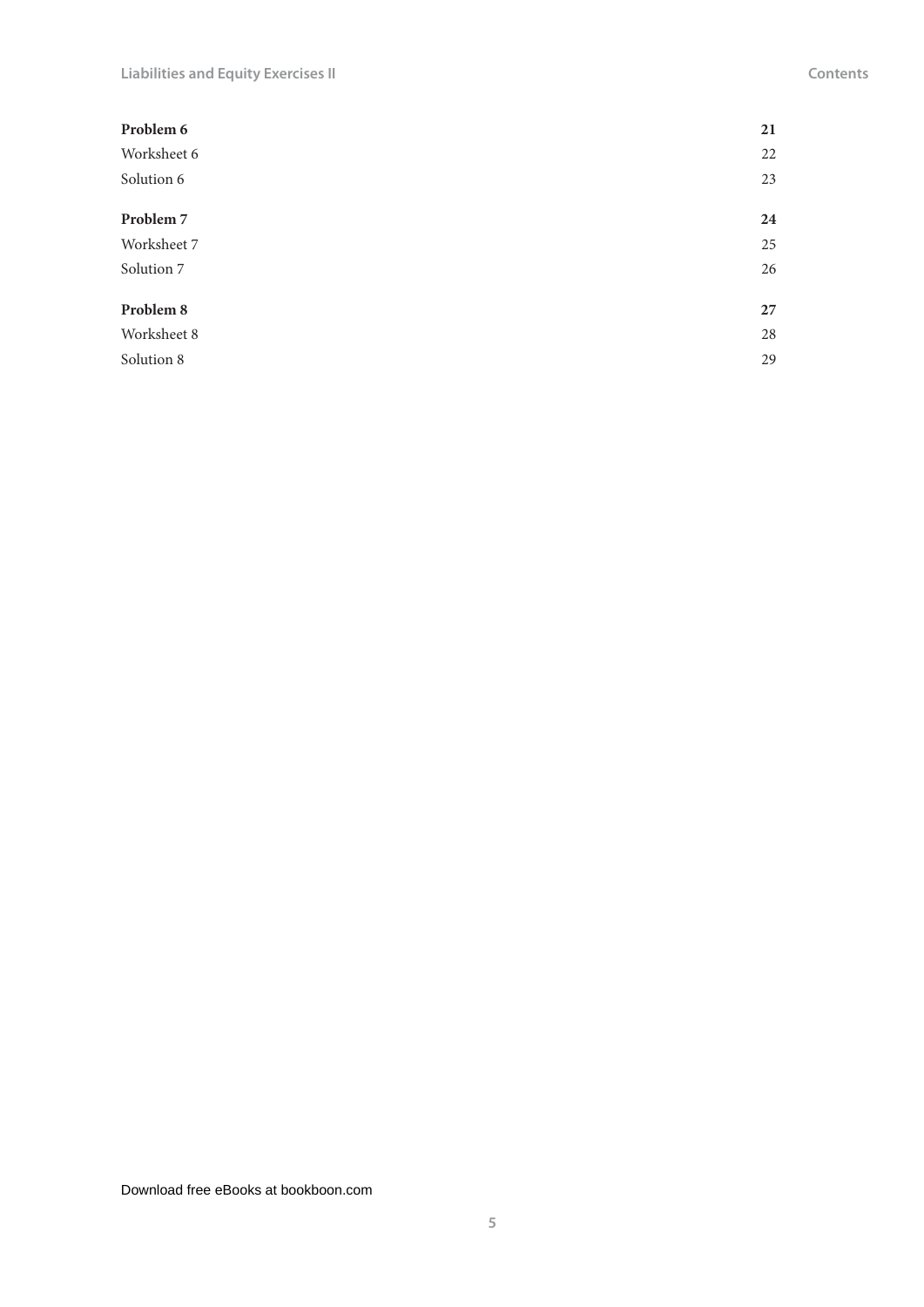On October 1, 20X4, River Woods purchased land by giving \$200,000 in cash and executing a \$800,000 note payable to the former owner. The note bears interest at 8% per annum, with interest being payable annually on September 30 of each year. Rojas is also required to make a \$200,000 payment toward the note's principal on every September 30.

- a) Prepare the appropriate journal entry to record the land purchase on October 1, 20X4.
- b) Prepare the appropriate journal entry to record the year-end interest accrual on December 31, 20X4.
- c) Prepare the appropriate journal entry to record the payment of interest and principal on September 30, 20X5.
- d) Prepare the appropriate journal entry to record the year-end interest accrual on December 31, 20X5.
- e) Prepare the appropriate journal entry to record the payment of interest on September 30, 20X6.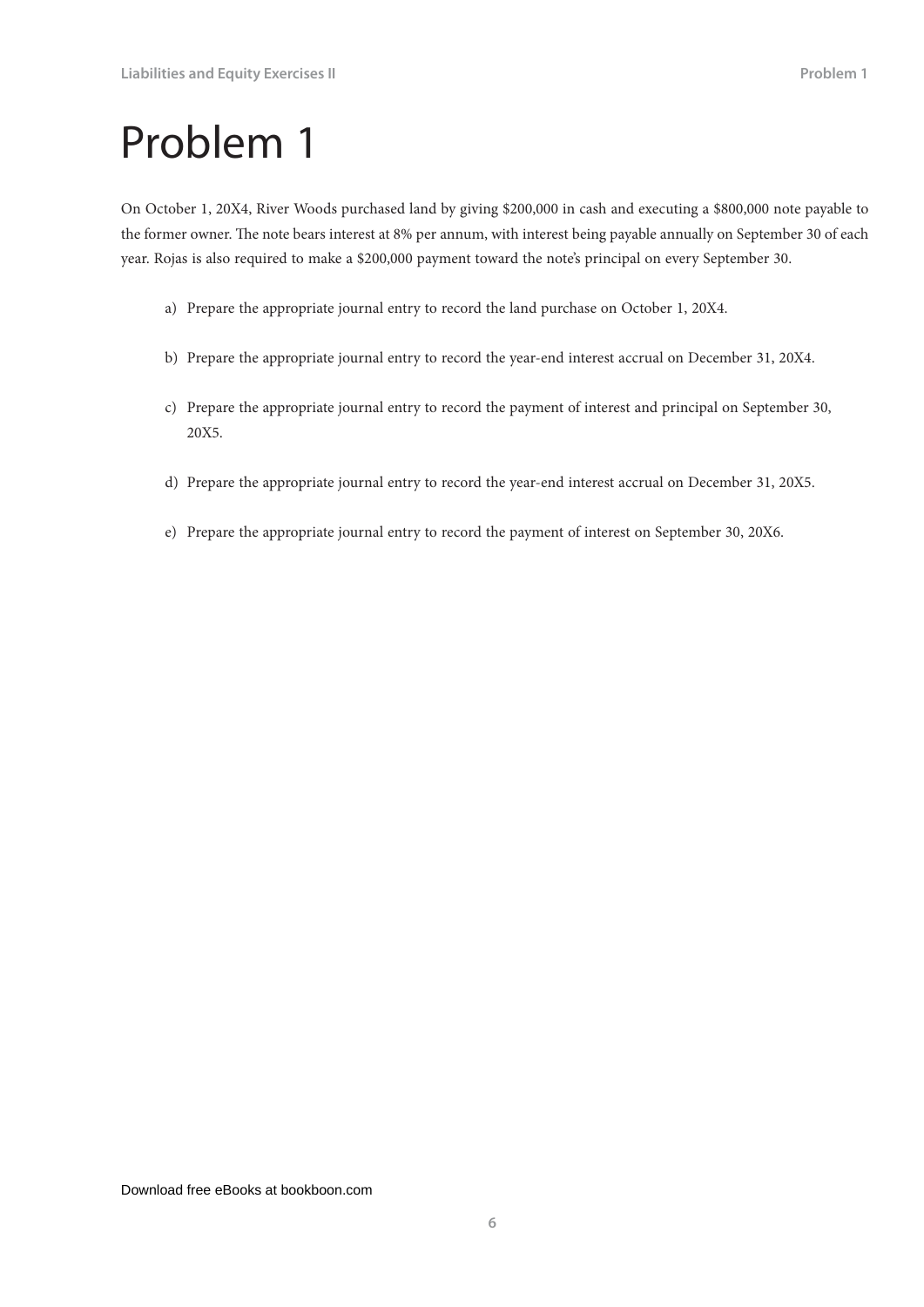(a), (b), (c), (d), (e)

| <b>GENERAL JOURNAL</b> |                 |              |               |
|------------------------|-----------------|--------------|---------------|
| <b>Date</b>            | <b>Accounts</b> | <b>Debit</b> | <b>Credit</b> |
| $1-Oct$                |                 |              |               |
|                        |                 |              |               |
|                        |                 |              |               |
|                        |                 |              |               |
|                        |                 |              |               |
| 31-Dec                 |                 |              |               |
|                        |                 |              |               |
|                        |                 |              |               |
|                        |                 |              |               |
| 30-Sep                 |                 |              |               |
|                        |                 |              |               |
|                        |                 |              |               |
|                        |                 |              |               |
|                        |                 |              |               |
|                        |                 |              |               |
| 31-Dec                 |                 |              |               |
|                        |                 |              |               |
|                        |                 |              |               |
|                        |                 |              |               |
| 30-Sep                 |                 |              |               |
|                        |                 |              |               |
|                        |                 |              |               |
|                        |                 |              |               |
|                        |                 |              |               |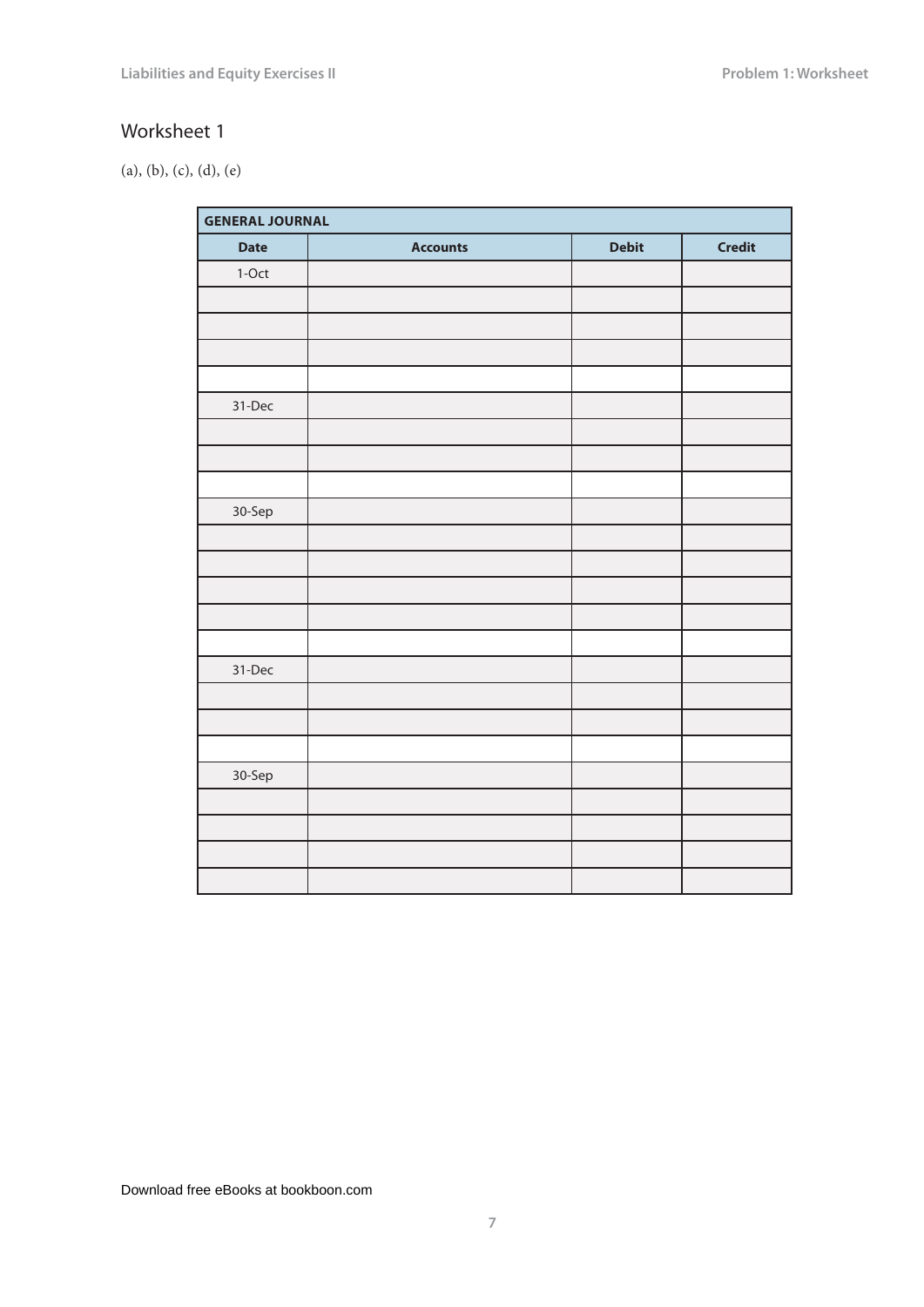(a), (b), (c), (d), (e)

| <b>GENERAL JOURNAL</b> |                                                                     |              |               |
|------------------------|---------------------------------------------------------------------|--------------|---------------|
| <b>Date</b>            | <b>Accounts</b>                                                     | <b>Debit</b> | <b>Credit</b> |
| 1-Oct                  | Land                                                                | 1,000,000    |               |
|                        | Cash                                                                |              | 200,000       |
|                        | Note Payable                                                        |              | 800,000       |
|                        | To record purchase of land for cash and 8%<br>note payable          |              |               |
|                        |                                                                     |              |               |
| 31-Dec                 | Interest Expense                                                    | 16,000       |               |
|                        | Interest Payable                                                    |              | 16,000        |
|                        | To record accrued interest for 3 months<br>(\$800,000 X 8% X 3/12)  |              |               |
|                        |                                                                     |              |               |
| 30-Sep                 | Interest Expense                                                    | 48,000       |               |
|                        | Interest payable                                                    | 16,000       |               |
|                        | Note Payable                                                        | 200,000      |               |
|                        | Cash                                                                |              | 264,000       |
|                        | To record repayment of note and interest<br>$(5800,000X8\%X9/12)$   |              |               |
|                        |                                                                     |              |               |
| 31-Dec                 | Interest Expense                                                    | 12,000       |               |
|                        | Interest Payable                                                    |              | 12,000        |
|                        | To record accrued interest for 3 months<br>(\$600,000 X 8% X 3/12)  |              |               |
|                        |                                                                     |              |               |
| 30-Sep                 | Interest Expense                                                    | 36,000       |               |
|                        | Interest payable                                                    | 12,000       |               |
|                        | Note Payable                                                        | 200,000      |               |
|                        | Cash                                                                |              | 248,000       |
|                        | To record repayment of note and interest<br>(\$600,000 X 8% X 9/12) |              |               |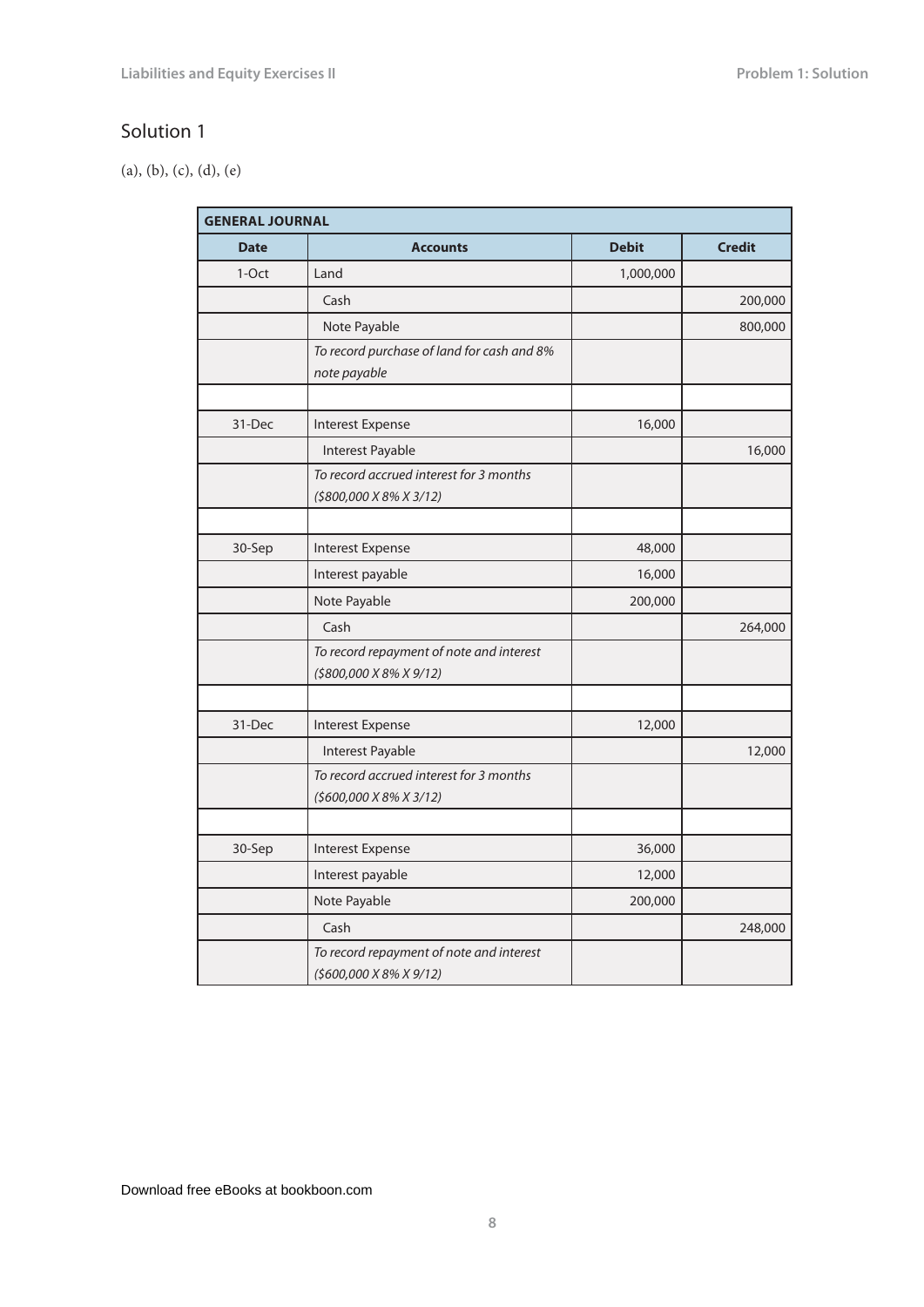On January 1, 20X5, Diego Garcia borrowed \$300,000 to purchase a new office building. The loan is to be repaid in 2 equal annual payments, beginning December 31, 20X5. The annual interest rate on the loan is 6%.

- a) Calculate the annual payment on the loan.
- b) Prepare the appropriate journal entries to record the loan and subsequent payments at the end of 20X5 and 20X6.
- c) If the loan was to be repaid in 24 equal monthly payments (0.5% interest rate per month), how much would the monthly payment equal?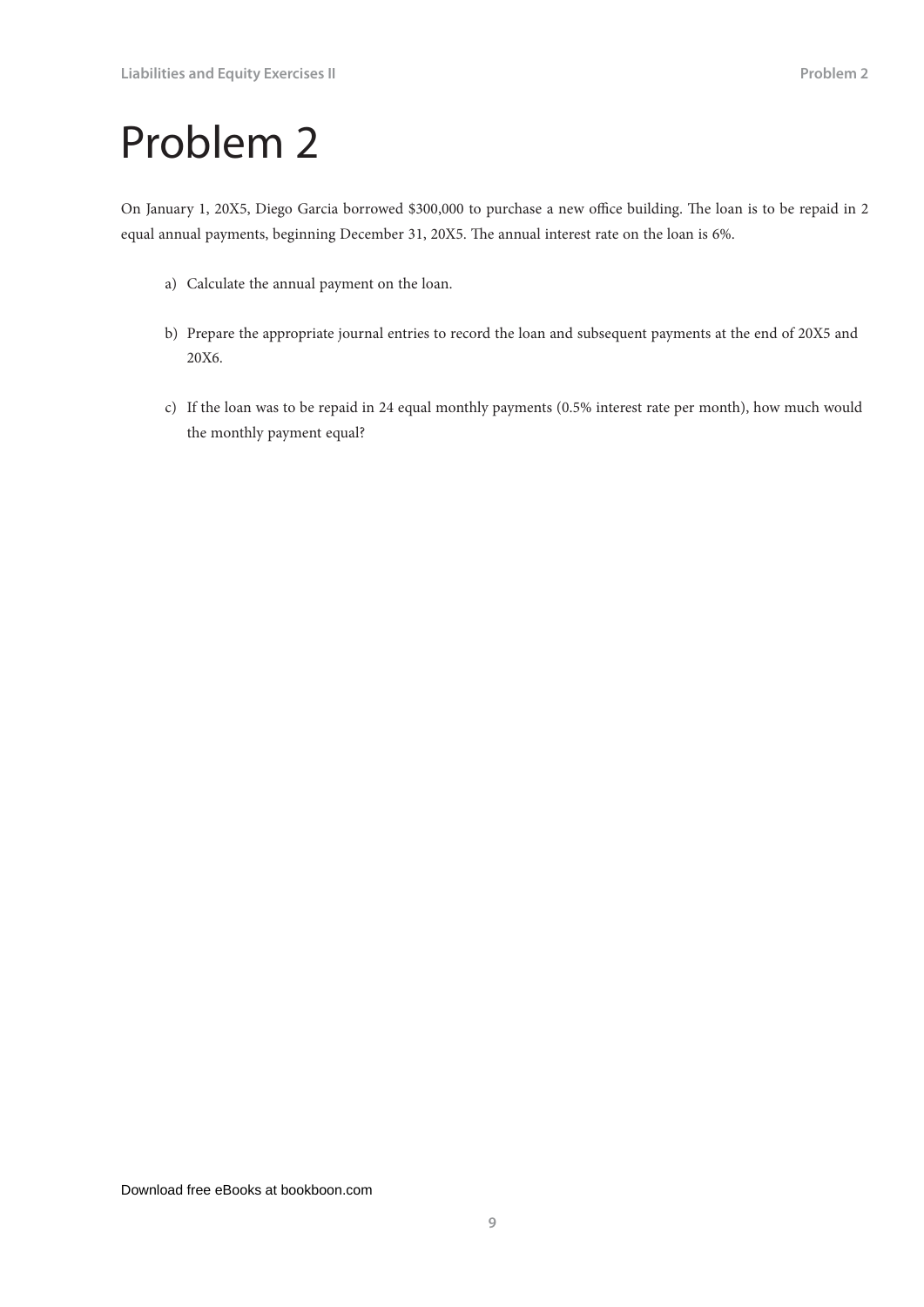a)

#### Loan Amount = Payments X Annuity Present Value Factor

#### b)

| <b>GENERAL JOURNAL</b> |                                                              |              |               |
|------------------------|--------------------------------------------------------------|--------------|---------------|
| <b>Date</b>            | <b>Accounts</b>                                              | <b>Debit</b> | <b>Credit</b> |
| $1-Jan$                | <b>Building</b>                                              | 300,000.00   |               |
|                        | Note Payable                                                 |              | 300,000.00    |
|                        | To record purchase of office building for 6%<br>note payable |              |               |
|                        |                                                              |              |               |
| 31-Dec                 | Interest Expense                                             |              |               |
|                        | Note Payable                                                 |              |               |
|                        | Cash                                                         |              |               |
|                        | To record payment                                            |              |               |
|                        |                                                              |              |               |
| 31-Dec                 | Interest Expense                                             |              |               |
|                        | Note Payable                                                 |              |               |
|                        | Cash                                                         |              |               |
|                        | To record payment                                            |              |               |

c)

Loan Amount = Payments X Annuity Present Value Factor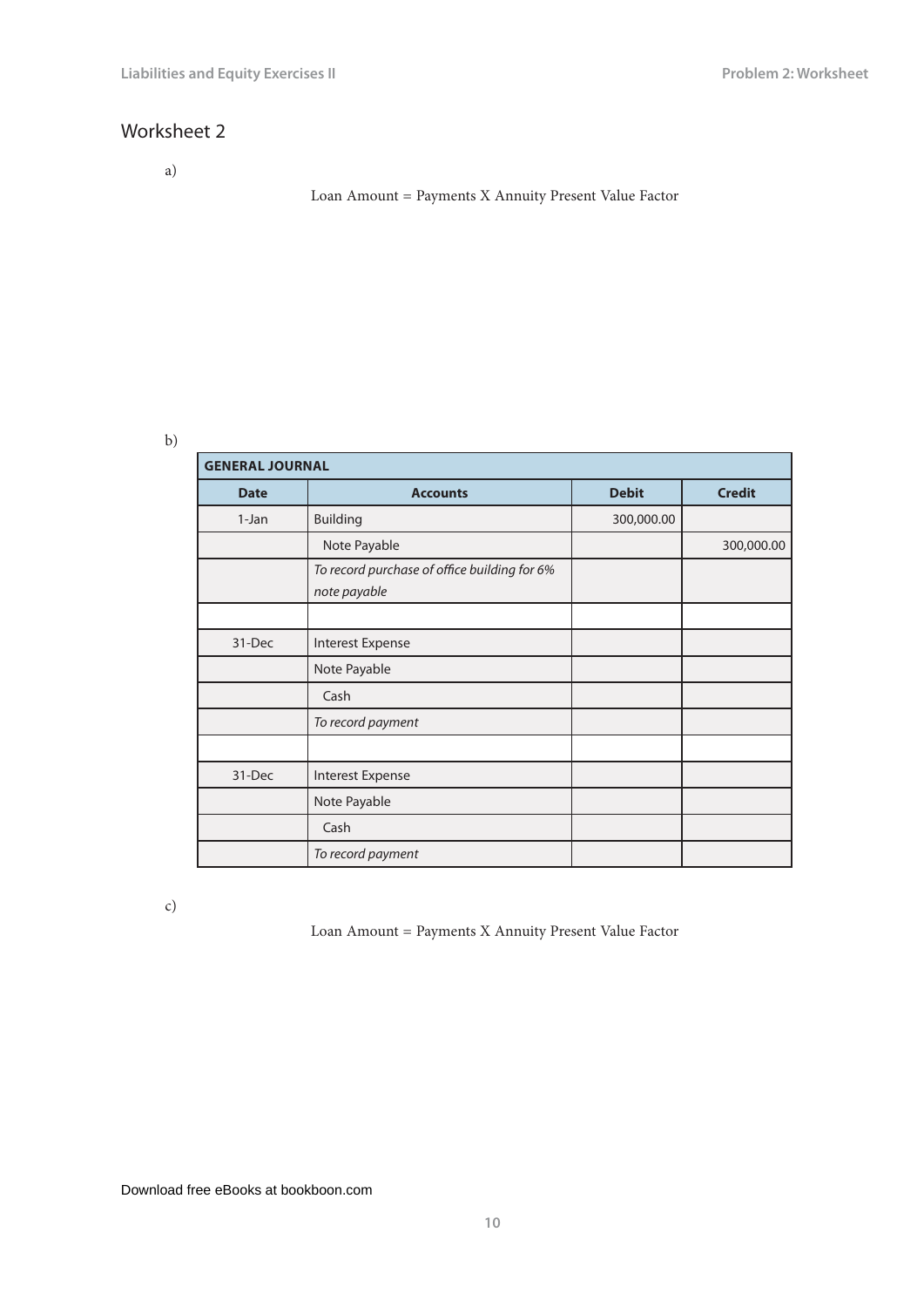a)

#### Loan Amount = Payments X Annuity Present Value Factor

\$300,000 = Payments X Annuity Present Value Factor (2 periods @ 6%)

\$300,000 = Payments X 1.83339

 $$300,000/1.83339 =$  Payments

Payments = \$163,631.31

b)

| <b>GENERAL JOURNAL</b> |                                                                            |              |               |
|------------------------|----------------------------------------------------------------------------|--------------|---------------|
| <b>Date</b>            | <b>Accounts</b>                                                            | <b>Debit</b> | <b>Credit</b> |
| 1-Jan                  | <b>Building</b>                                                            | 300,000.00   |               |
|                        | Note Payable                                                               |              | 300,000.00    |
|                        | To record purchase of office building for 9%<br>note payable               |              |               |
|                        |                                                                            |              |               |
| 31-Dec                 | Interest Expense                                                           | 18,000.00    |               |
|                        | Note Payable                                                               | 145,631.31   |               |
|                        | Cash                                                                       |              | 163,631.31    |
|                        | To record payment (\$300,000 X 6% =<br>$$18,000$ )                         |              |               |
|                        |                                                                            |              |               |
| 31-Dec                 | Interest Expense                                                           | 9,262.61     |               |
|                        | Note Payable                                                               | 154,368.69   |               |
|                        | Cash                                                                       |              | 163,631.31    |
|                        | To record payment ((\$300,000 - \$154,368.69)<br>$X 6\% \approx $9,262.61$ |              |               |

c)

Loan Amount = Payments X Annuity Present Value Factor

\$300,000 = Payments X Annuity Present Value Factor (24 periods @ 0.50%)

\$300,000 = Payments X 22.56287

 $$300,000/22.56287 = Payments$ 

Payments = \$13,296.18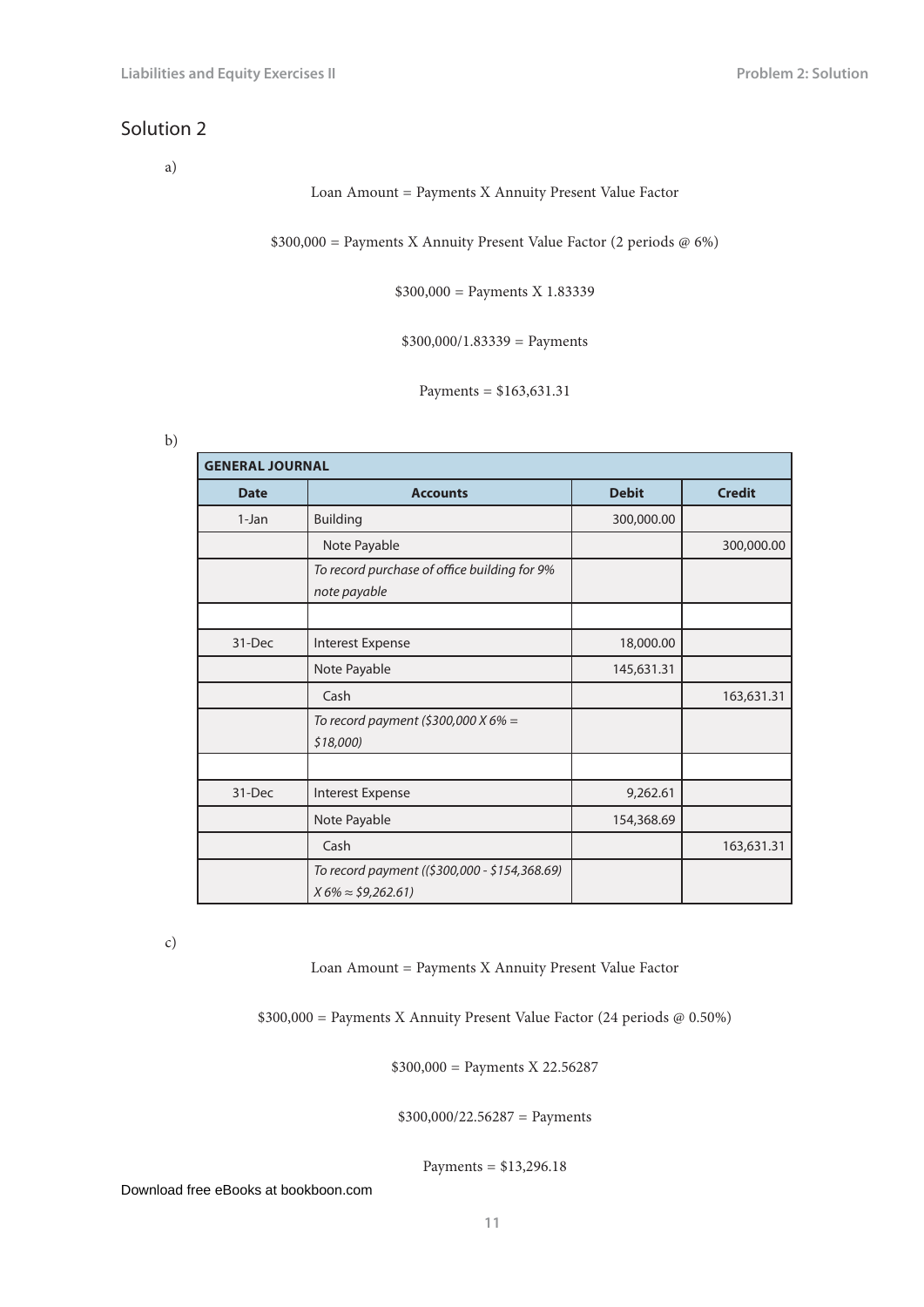Euro Air company issued \$500,000 of 5-year bonds. The bonds were issued at par on January 1, 20X1, and bear interest at a rate of 5% per annum, payable semiannually.

- a) Prepare the journal entry to record the bond issue on January, 20X1.
- b) Prepare the journal entry that Euro Air would record on each interest date.
- c) Prepare the journal entry that Euro Air would record at maturity of the bonds.
- d) How much cash flowed "in" and "out" on this bond issued, and how does the difference compare to total interest expense that was recognized?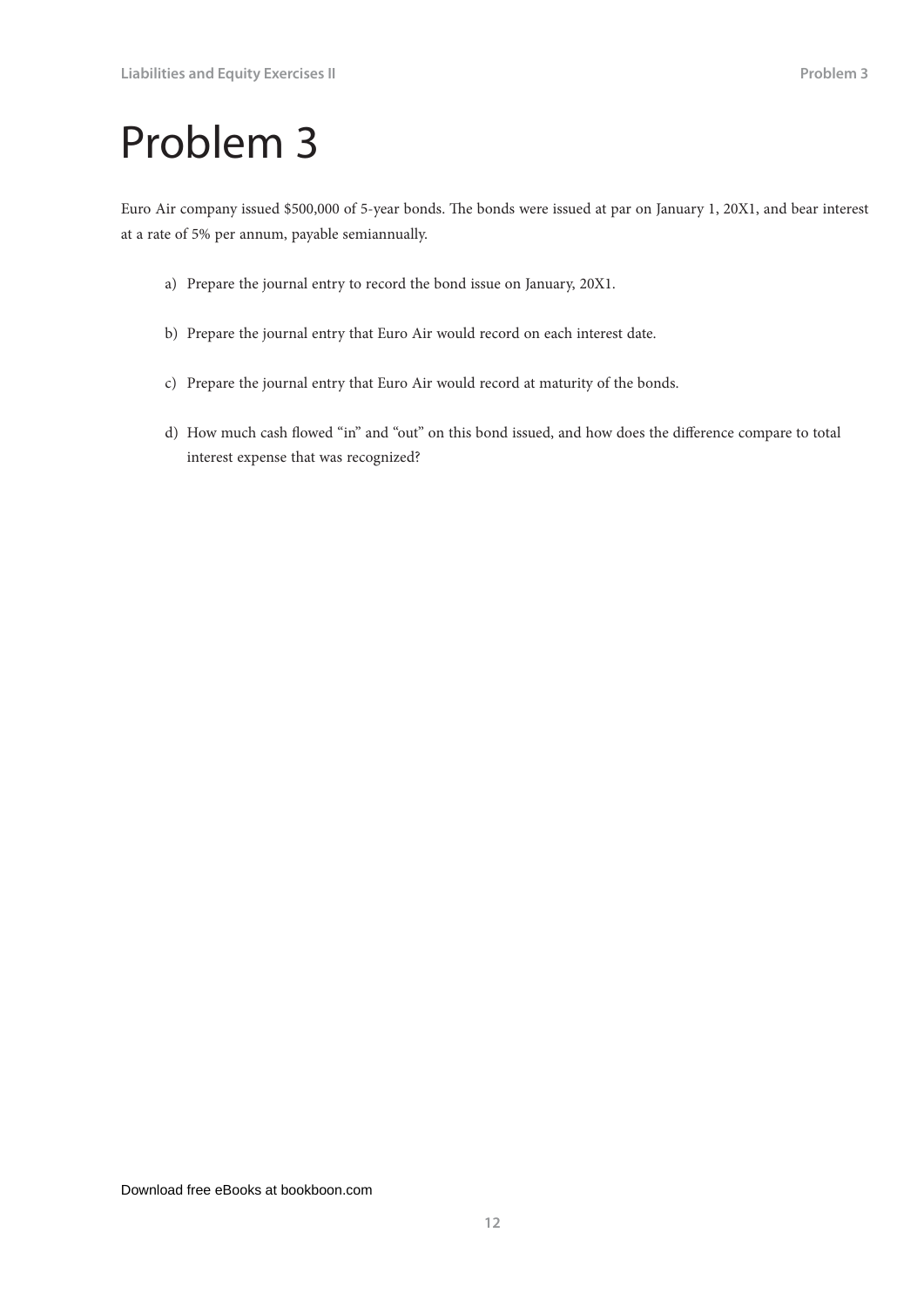#### a), b), c)

| <b>GENERAL JOURNAL</b> |                 |              |               |
|------------------------|-----------------|--------------|---------------|
| <b>Date</b>            | <b>Accounts</b> | <b>Debit</b> | <b>Credit</b> |
| Issue                  |                 |              |               |
|                        |                 |              |               |
|                        |                 |              |               |
|                        |                 |              |               |
| Interest               |                 |              |               |
|                        |                 |              |               |
|                        |                 |              |               |
|                        |                 |              |               |
| Maturity               |                 |              |               |
|                        |                 |              |               |
|                        |                 |              |               |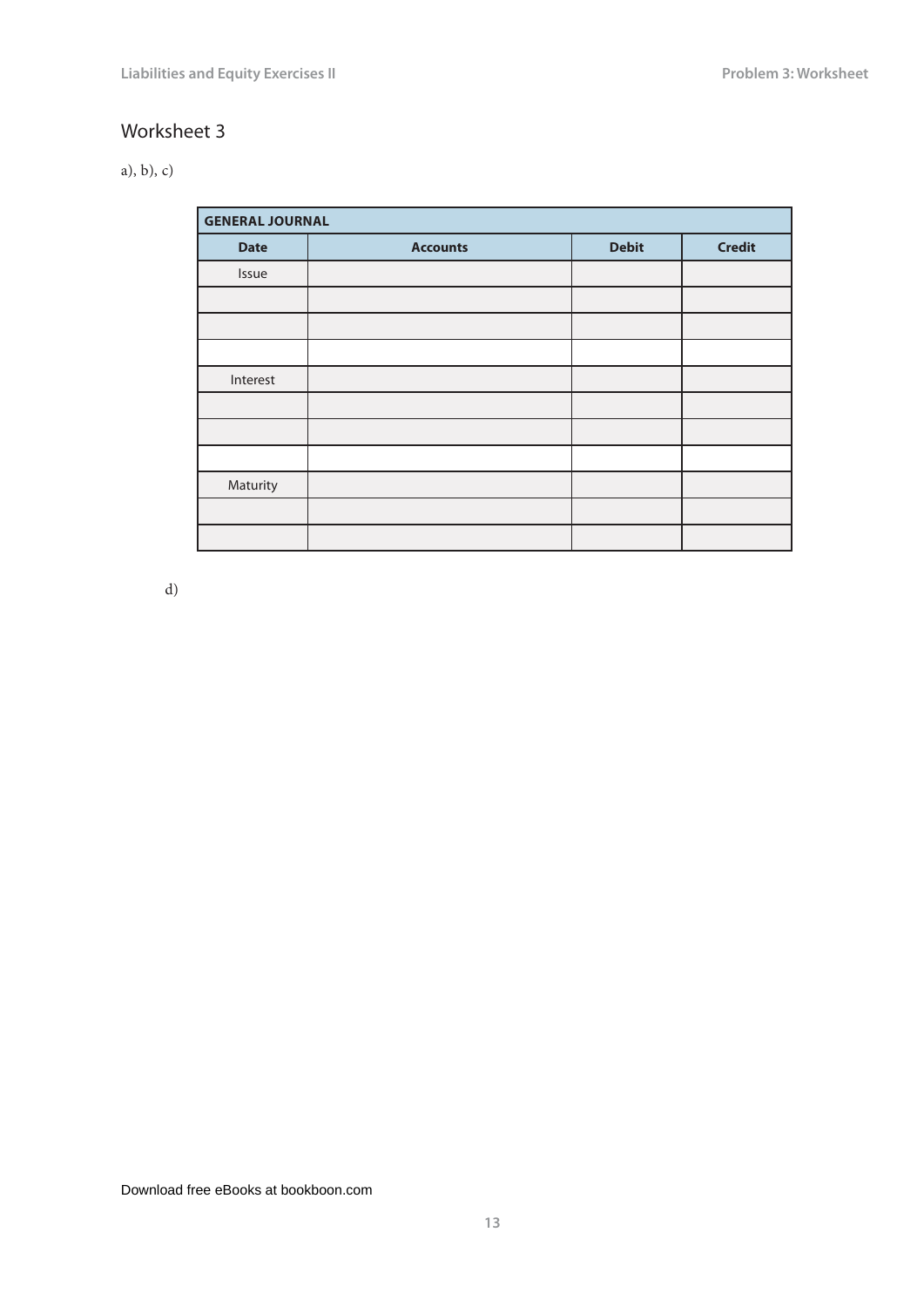a), b), c)

| <b>GENERAL JOURNAL</b> |                                                                                                     |              |               |
|------------------------|-----------------------------------------------------------------------------------------------------|--------------|---------------|
| <b>Date</b>            | <b>Accounts</b>                                                                                     | <b>Debit</b> | <b>Credit</b> |
| <b>Issue</b>           | Cash                                                                                                | 500,000      |               |
|                        | <b>Bonds Payable</b>                                                                                |              | 500,000       |
|                        | To record the issuance of \$500,000, 5%,<br>5-year bonds at par -- interest payable<br>semiannually |              |               |
|                        |                                                                                                     |              |               |
| Interest               | Interest Expense                                                                                    | 12,500       |               |
|                        | Cash                                                                                                |              | 12,500        |
|                        | To record the payment of an interest<br>payment (\$500,000 par X.05 interest X 6/12<br>months)      |              |               |
|                        |                                                                                                     |              |               |
| Maturity               | <b>Bonds Payable</b>                                                                                | 500,000      |               |
|                        | Cash                                                                                                |              | 500,000       |
|                        | To record the redemption of bond investment<br>at maturity                                          |              |               |

d) Total cash inflow was \$500,000, and total cash outflow was \$625,000 ((\$12,500 X 10 periods) + \$500,000). The \$125,000 difference is equivalent to the interest expense that would be recognized over time (\$12,500 X 10 periods).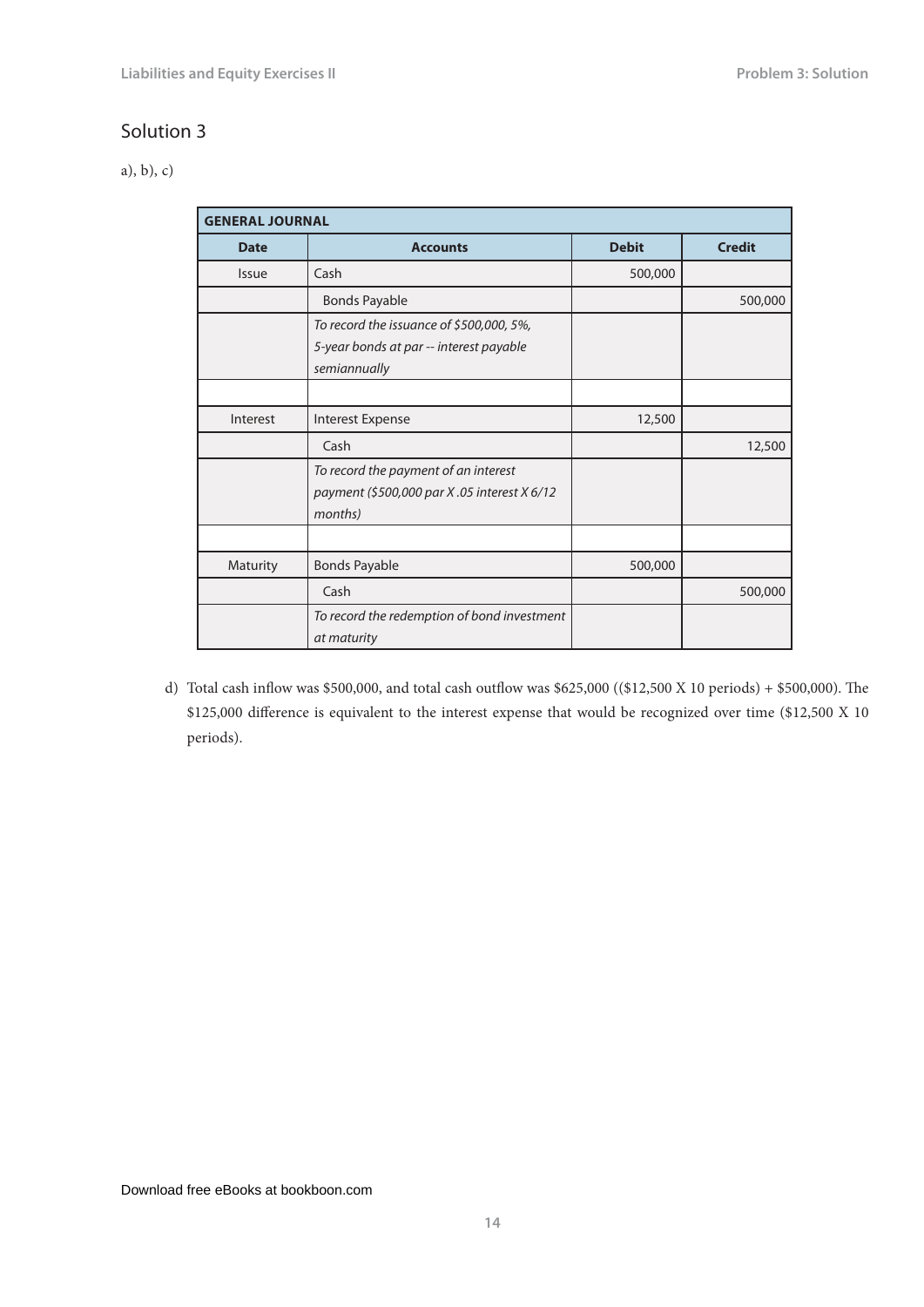Newton Fish Company issued \$500,000 of face amount of 5-year bonds on January 1, 20X1. The bonds were issed at 102, and bear interest at a stated rate of 6% per annum, payable semiannually. The premium is amortized by the straight-line method.

- a) Prepare the journal entry to record the initial issue on January, 20X1.
- b) Prepare the journal entry that Newton would record on each interest date.
- c) Prepare the journal entry that Newton would record at maturity of the bonds.
- d) How much cash flowed "in" and "out" on this bond issue, and how does the difference compare to total interest expense that was recognized?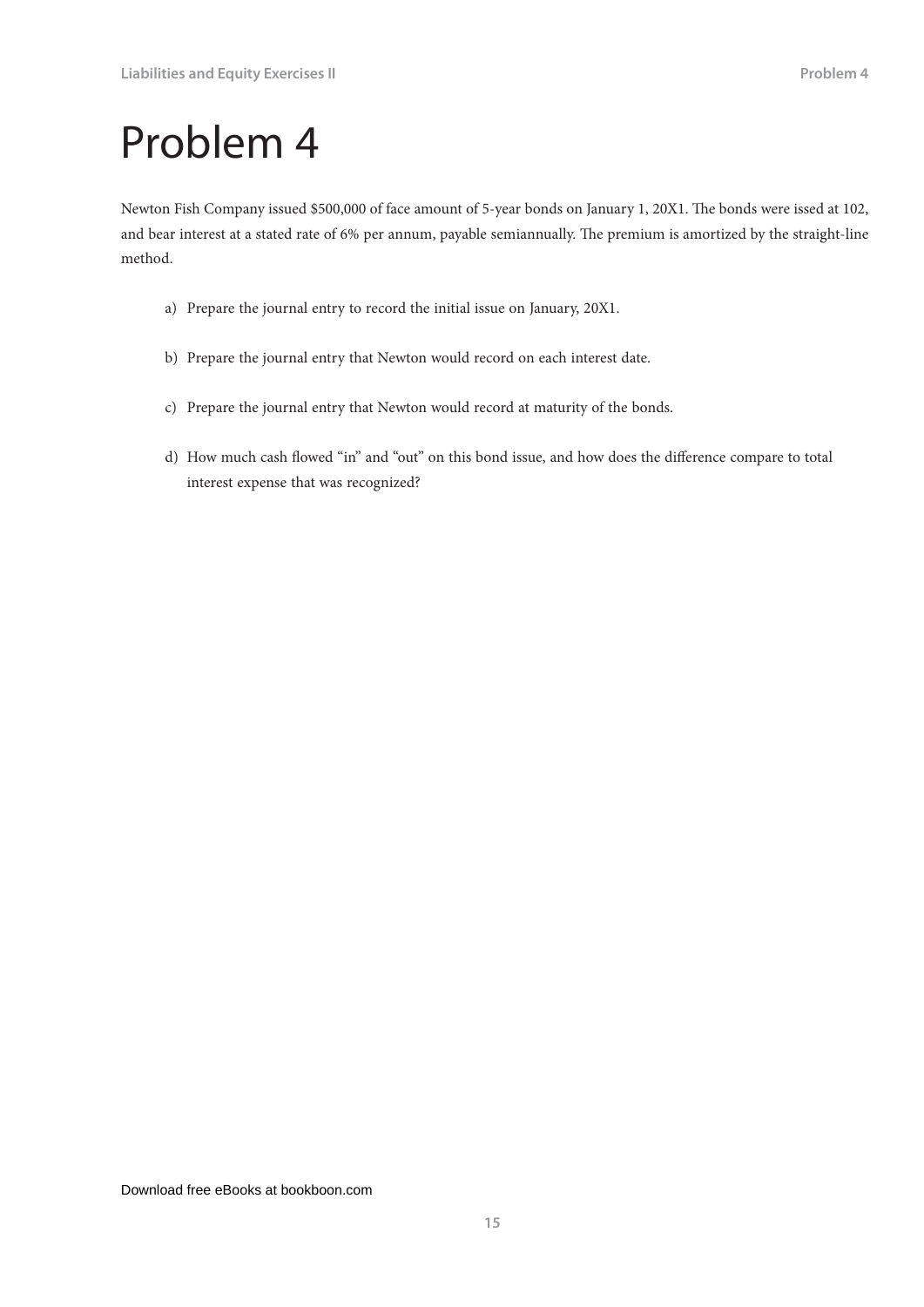#### a), b), c)

| <b>GENERAL JOURNAL</b> |                 |              |               |
|------------------------|-----------------|--------------|---------------|
| <b>Date</b>            | <b>Accounts</b> | <b>Debit</b> | <b>Credit</b> |
| Issue                  |                 |              |               |
|                        |                 |              |               |
|                        |                 |              |               |
|                        |                 |              |               |
|                        |                 |              |               |
| Interest               |                 |              |               |
|                        |                 |              |               |
|                        |                 |              |               |
|                        |                 |              |               |
|                        |                 |              |               |
| Maturity               |                 |              |               |
|                        |                 |              |               |
|                        |                 |              |               |

d)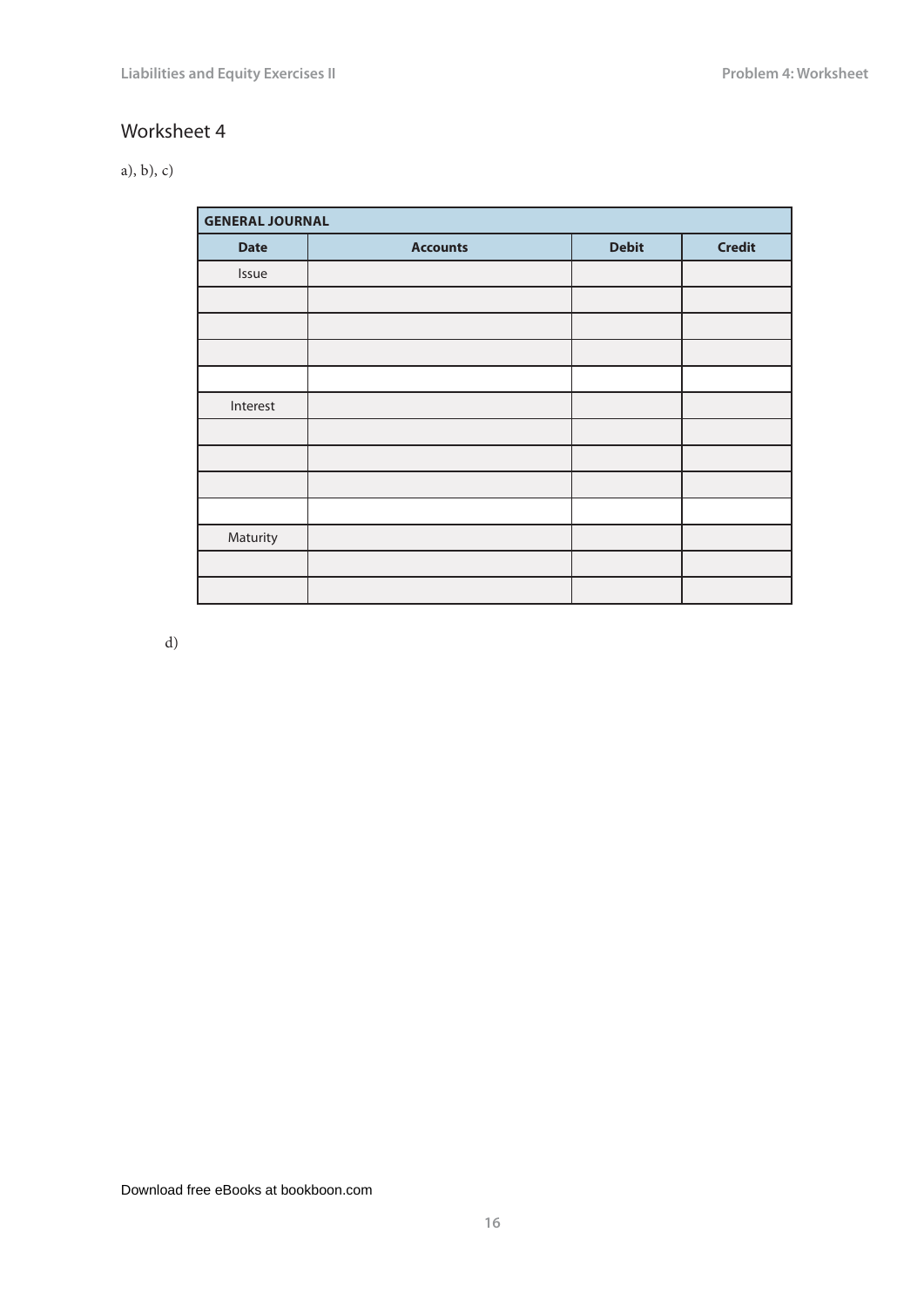a), b), c)

| <b>GENERAL JOURNAL</b> |                                                                                                                                                                             |              |               |
|------------------------|-----------------------------------------------------------------------------------------------------------------------------------------------------------------------------|--------------|---------------|
| <b>Date</b>            | <b>Accounts</b>                                                                                                                                                             | <b>Debit</b> | <b>Credit</b> |
| <b>Issue</b>           | Cash                                                                                                                                                                        | 510,000      |               |
|                        | Premium on Bonds Payable                                                                                                                                                    |              | 10,000        |
|                        | <b>Bonds Payable</b>                                                                                                                                                        |              | 500,000       |
|                        | To record the issuance of \$500,000, 6%,<br>5-year bonds at 102 -- interest semiannually                                                                                    |              |               |
|                        |                                                                                                                                                                             |              |               |
| Interest               | <b>Interest Expense</b>                                                                                                                                                     | 14,000       |               |
|                        | Premium on Bonds Payable                                                                                                                                                    | 1,000        |               |
|                        | Cash                                                                                                                                                                        |              | 15,000        |
|                        | To record payment of an interest payment<br>(\$500,000 par X .06 interest X 6/12 months)<br>$=$ \$15,000; \$10,000 premium X 6 months/60<br>months = $$1,000$ amortization) |              |               |
|                        |                                                                                                                                                                             |              |               |
| Maturity               | <b>Bonds Payable</b>                                                                                                                                                        | 500,000      |               |
|                        | Cash                                                                                                                                                                        |              | 500,000       |
|                        | To record the redemption of bond issue at<br>maturity                                                                                                                       |              |               |

d) Total cash inflow was \$510,000, and total cash outflow was \$650,000 ((\$15,000 X 10 periods) + \$500,000). The \$150,000 difference is equivalent to the interest expense that would be recognized over time (\$15,000 X 10 periods).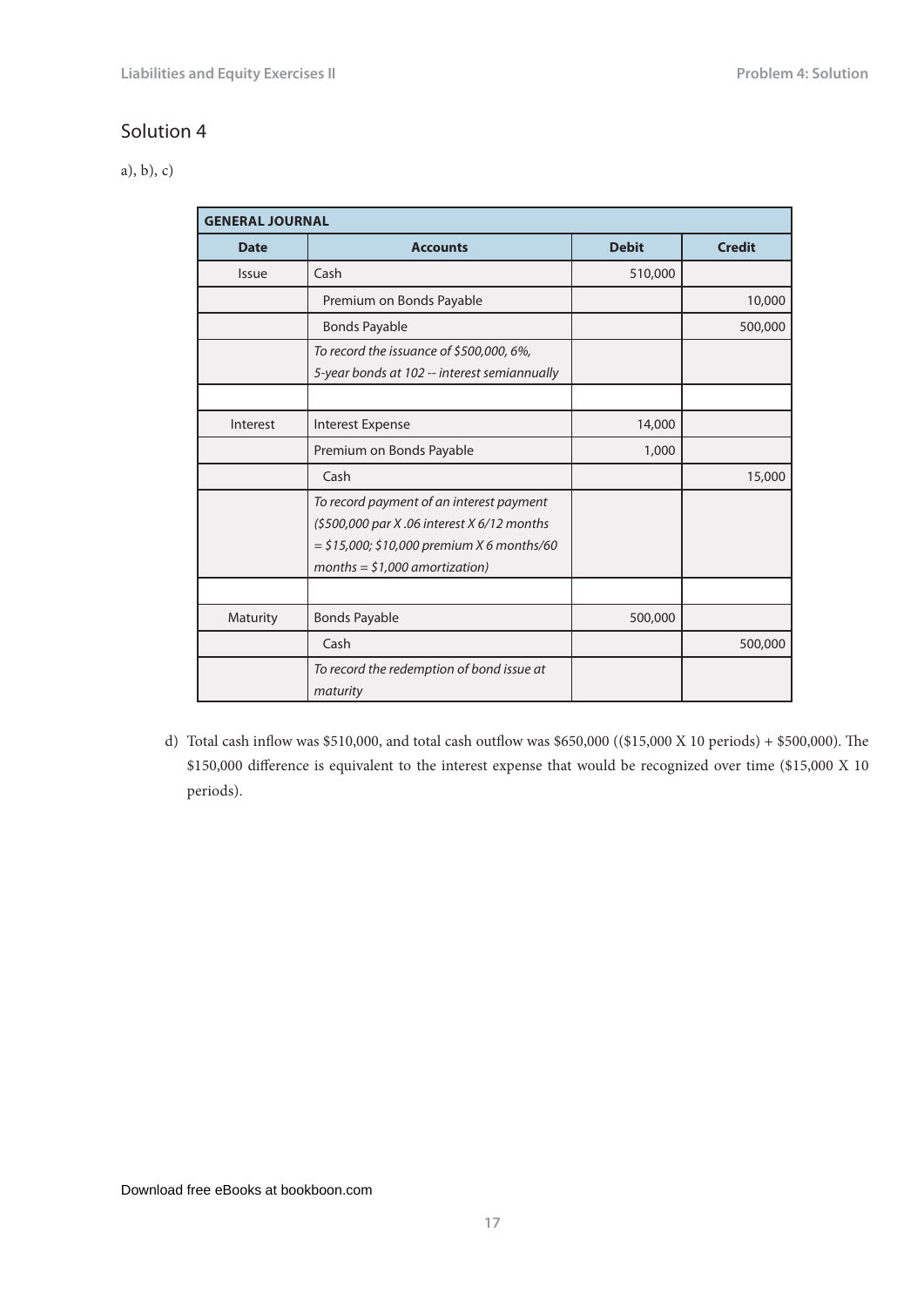Swan Industrial Supply Company issued \$500,000 of face amount of 6-year bonds on January 1, 20X1. The bonds were issued at 97, and bear interest at a stated rate of 10% per annum, payable semiannually. The discount is amortized by the straight-line method.

- a) Prepare the journal entry to record the initial issuance on January, 20X1.
- b) Prepare the journal entry that Swan would record on each interest date.
- c) Prepare the journal entry that Swan would record at maturity of the bonds.
- d) How much cash flowed "in" and "out" on this bond issue, and how does the difference compare to total interest expense that was recognized?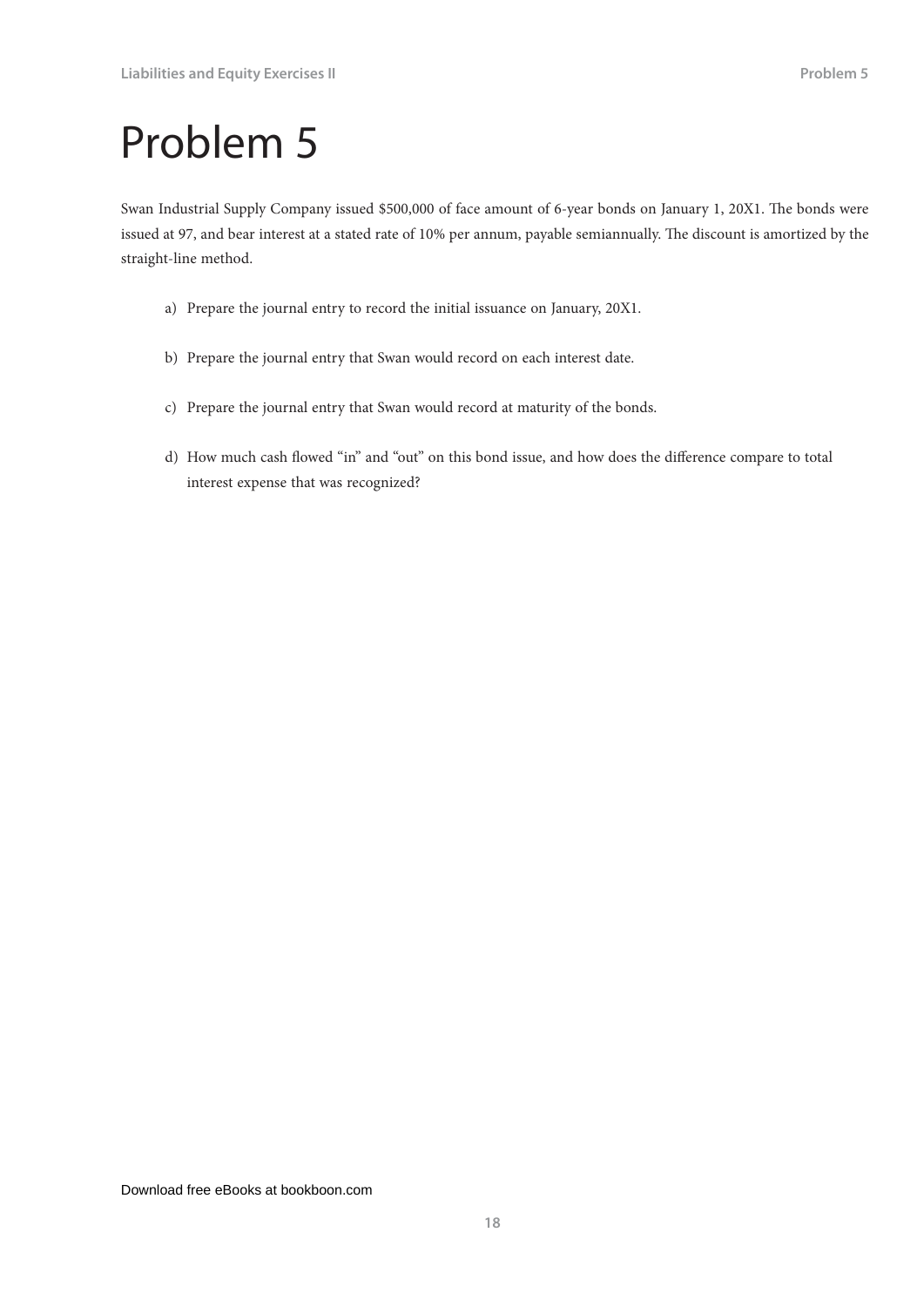#### a), b), c)

| <b>GENERAL JOURNAL</b> |                 |              |               |
|------------------------|-----------------|--------------|---------------|
| <b>Date</b>            | <b>Accounts</b> | <b>Debit</b> | <b>Credit</b> |
| Issue                  |                 |              |               |
|                        |                 |              |               |
|                        |                 |              |               |
|                        |                 |              |               |
|                        |                 |              |               |
| Interest               |                 |              |               |
|                        |                 |              |               |
|                        |                 |              |               |
|                        |                 |              |               |
|                        |                 |              |               |
| Maturity               |                 |              |               |
|                        |                 |              |               |
|                        |                 |              |               |

d)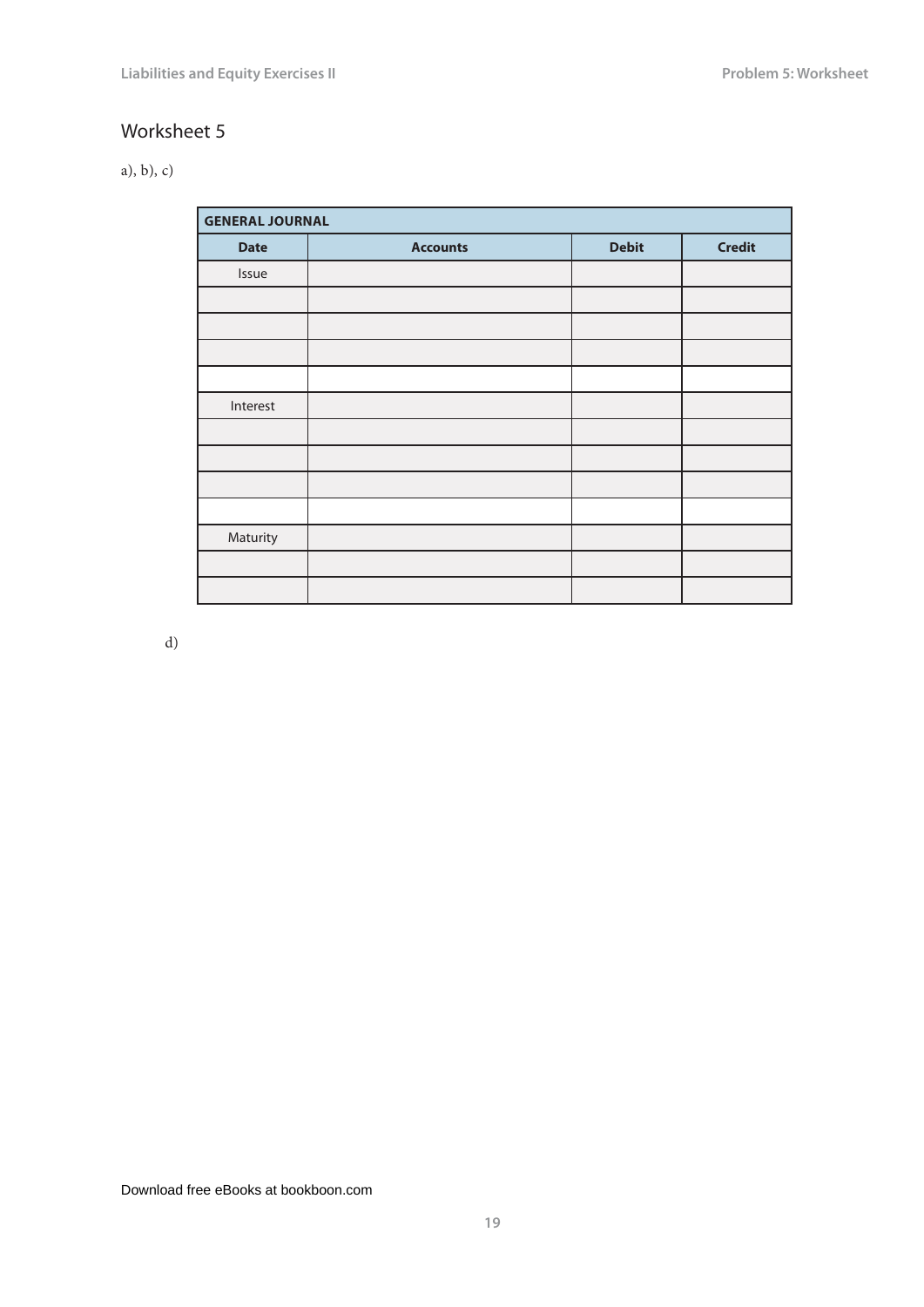a), b), c)

| <b>GENERAL JOURNAL</b> |                                                                                                                                                                            |              |               |
|------------------------|----------------------------------------------------------------------------------------------------------------------------------------------------------------------------|--------------|---------------|
| <b>Date</b>            | <b>Accounts</b>                                                                                                                                                            | <b>Debit</b> | <b>Credit</b> |
| <b>Issue</b>           | Cash                                                                                                                                                                       | 485,000      |               |
|                        | Discount on Bonds Payable                                                                                                                                                  | 15,000       |               |
|                        | <b>Bonds Payable</b>                                                                                                                                                       |              | 500,000       |
|                        | To record the issuance of \$100,000, 10%,<br>6-year bonds at 97 - interest semiannually                                                                                    |              |               |
| Interest               | <b>Interest Expense</b>                                                                                                                                                    | 26,250       |               |
|                        | Discount on Bonds Payable                                                                                                                                                  |              | 1,250         |
|                        | Cash                                                                                                                                                                       |              | 25,000        |
|                        | To record payment of an interest payment<br>(\$500,000 par X.10 interest X 6/12 months<br>$=$ \$25,000; \$15,000 discount X 6 months/72<br>months = $$1,250$ amortization) |              |               |
|                        |                                                                                                                                                                            |              |               |
| Maturity               | <b>Bonds Payable</b>                                                                                                                                                       | 500,000      |               |
|                        | Cash                                                                                                                                                                       |              | 500,000       |
|                        | To record the redemption of bond issue at<br>maturity                                                                                                                      |              |               |

d) Total cash inflow was \$485,000, and total cash outflow was \$800,000 ((\$25,000 X 12 periods) + \$500,000). The \$300,000 difference is equivalent to the interest expense that would be recognized over time (\$15,000 X 12 periods).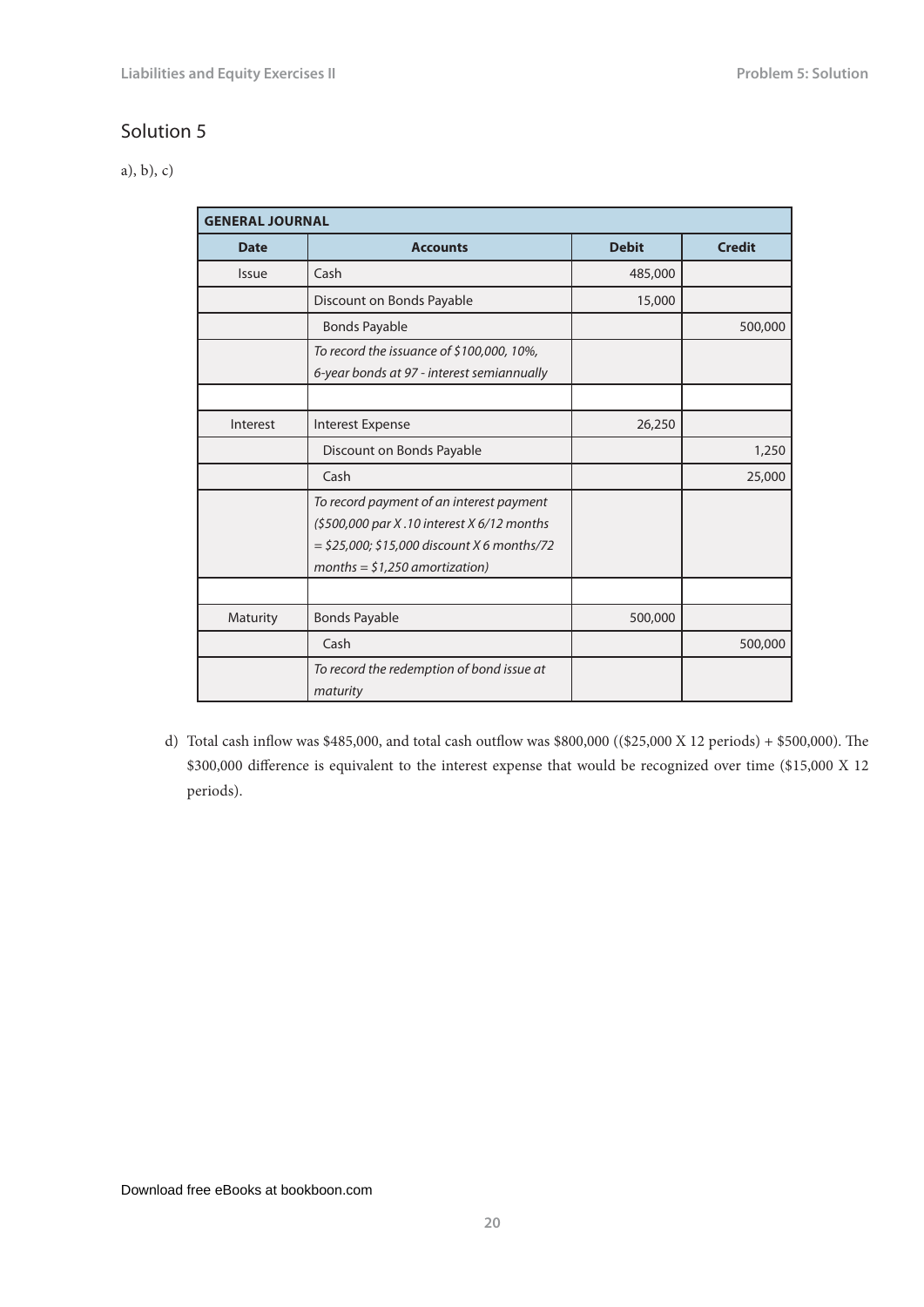Danish Bakery issued \$1,000,000, face amount, of 8% bonds on January 1, 20X3. The bonds are 10-year bonds, and Interest is payable every 6 months. At the time of issue, the market rate of interest was only 6%, so the bonds were issued at a premium.

- a) Prepare calculations showing that issue price was approximately \$1,148,779.
- b) Use the effective-interest method of amortization, and prepare the journal entries that Danish Bakery would record on January 1, 20X3, June 30, 20X3, and December 31, 20X3.
- c) Show how the bonds would appear on Danish Bakery's December 31, 20X3 balance sheet.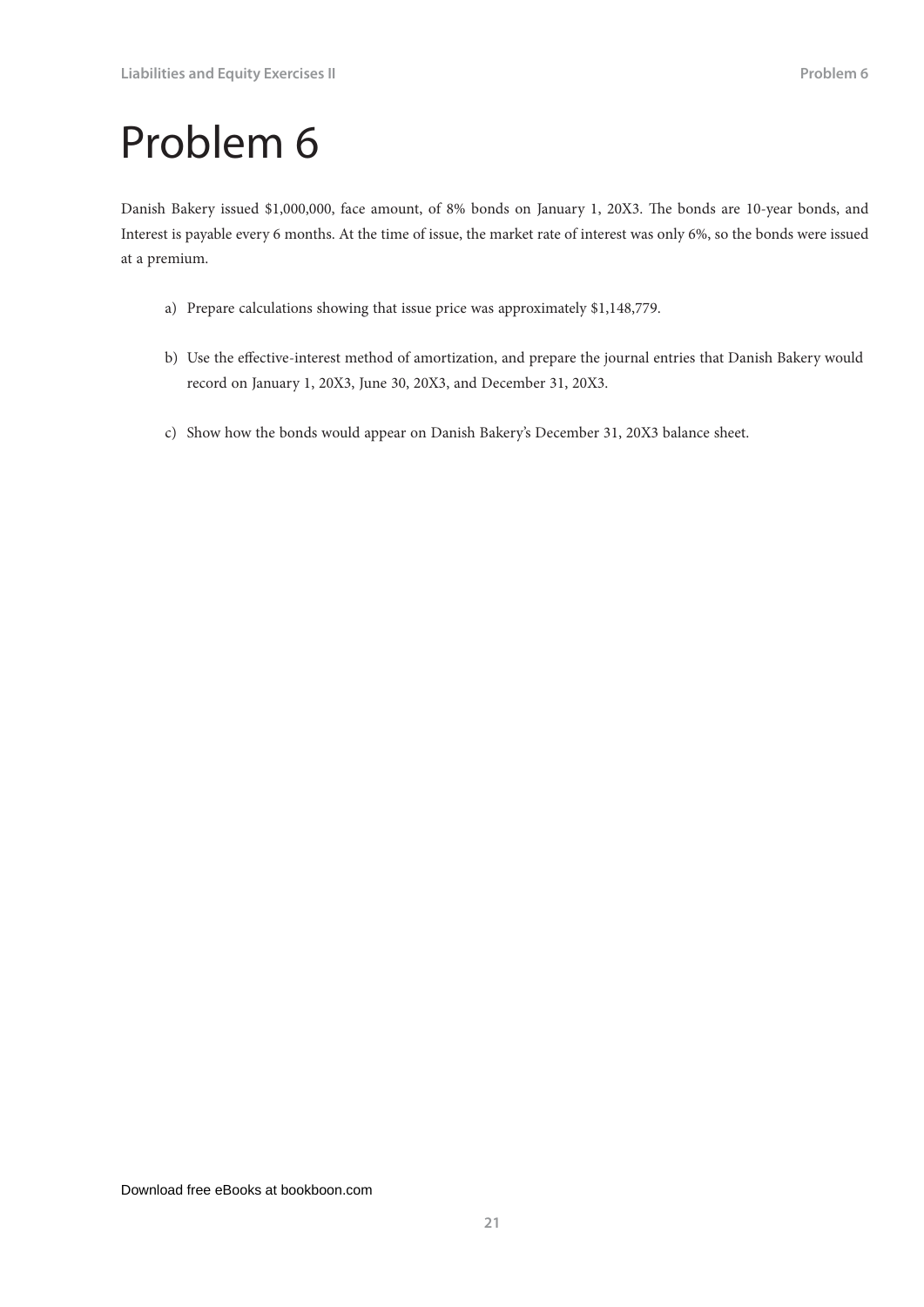a)

b)

| <b>GENERAL JOURNAL</b> |                 |              |               |  |  |
|------------------------|-----------------|--------------|---------------|--|--|
| <b>Date</b>            | <b>Accounts</b> | <b>Debit</b> | <b>Credit</b> |  |  |
| 1-Jan                  |                 |              |               |  |  |
|                        |                 |              |               |  |  |
|                        |                 |              |               |  |  |
|                        |                 |              |               |  |  |
|                        |                 |              |               |  |  |
| 30-Jun                 |                 |              |               |  |  |
|                        |                 |              |               |  |  |
|                        |                 |              |               |  |  |
|                        |                 |              |               |  |  |
|                        |                 |              |               |  |  |
| 31-Dec                 |                 |              |               |  |  |
|                        |                 |              |               |  |  |
|                        |                 |              |               |  |  |
|                        |                 |              |               |  |  |

c)

Bonds Payable Plus: Premium on bonds payable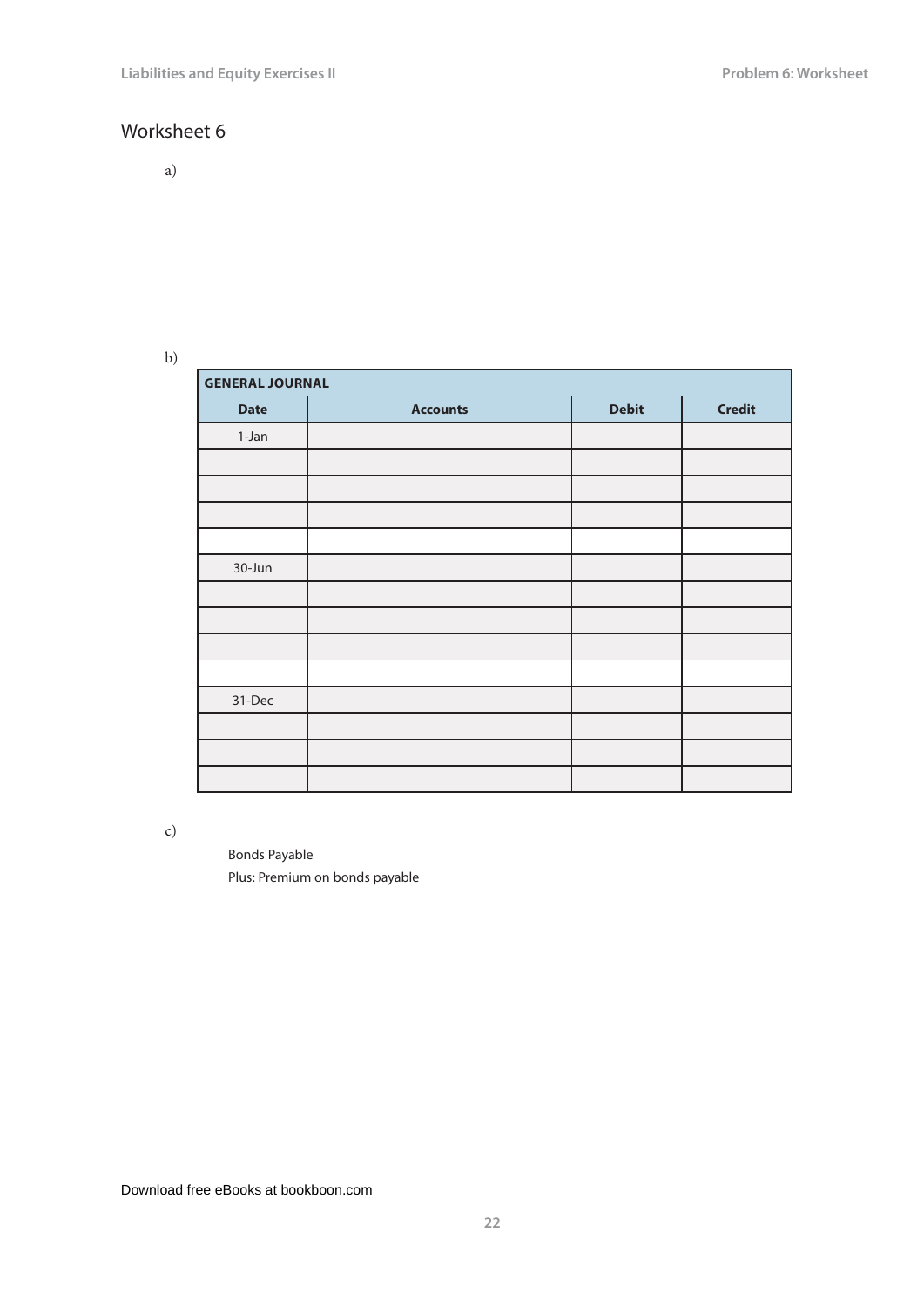a)

| Periodic interest payments (\$1,000,000 X 4%)<br>Present value factor (20 period annuity, 3%) | 40,000<br>14.8775 | 595,099 |
|-----------------------------------------------------------------------------------------------|-------------------|---------|
| Maturity value                                                                                | 1.000.000         |         |
| Present value factor (20 periods, 3%)                                                         | 0.5537            | 553,680 |
| Issue price of bond                                                                           |                   | 1.148.  |

b)

| <b>GENERAL JOURNAL</b> |                                                                                                                  |              |               |  |
|------------------------|------------------------------------------------------------------------------------------------------------------|--------------|---------------|--|
| <b>Date</b>            | <b>Accounts</b>                                                                                                  | <b>Debit</b> | <b>Credit</b> |  |
| $1-Jan$                | Cash                                                                                                             | 1,148,779    |               |  |
|                        | Premium on Bonds Payable                                                                                         |              | 148,779       |  |
|                        | <b>Bonds Payable</b>                                                                                             |              | 1,000,000     |  |
|                        | To record the issuance of $$1,000,000,8\%$ ,<br>5-year bonds at \$1,148,779                                      |              |               |  |
|                        |                                                                                                                  |              |               |  |
| $30 - Jun$             | <b>Interest Expense</b>                                                                                          | 34,463       |               |  |
|                        | Premium on Bonds Payable                                                                                         | 5,537        |               |  |
|                        | Cash                                                                                                             |              | 40,000        |  |
|                        | To record payment of interest (\$1,000,000 X<br>$.04 = $40,000; $1,148,779 X.03 = $34,463$                       |              |               |  |
|                        |                                                                                                                  |              |               |  |
| 31-Dec                 | <b>Interest Expense</b>                                                                                          | 34,297       |               |  |
|                        | Premium on Bonds Payable                                                                                         | 5,703        |               |  |
|                        | Cash                                                                                                             |              | 40,000        |  |
|                        | To record payment of interest (\$1,000,000 X<br>$.04 = $175,000$ ; (\$1,148,779 - \$5,537) $X.03 =$<br>\$34,297) |              |               |  |

c)

| Bonds Payable                  | 1,000,000 |                      |
|--------------------------------|-----------|----------------------|
| Plus: Premium on bonds payable |           | 137,540 \$ 1,137,540 |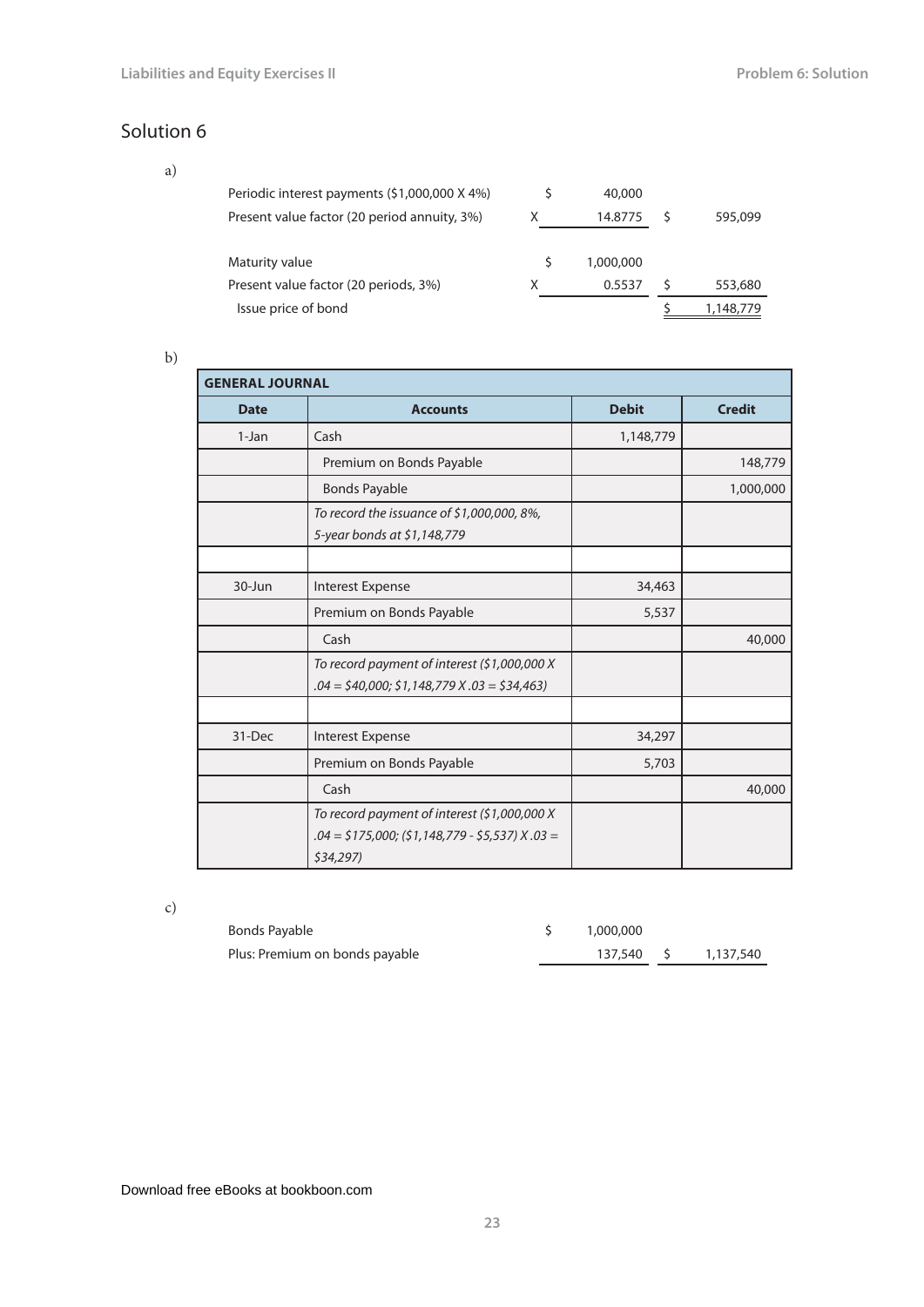Danish Bakery issued \$1,000,000, face amount, of 6% bonds on January 1, 20X3. The bonds are 10-year bonds, and Interest is payable every 6 months. At the time of issue, the market rate of interest was 8%, so the bonds were issued at a discount.

- a) Prepare calculations showing that issue price was approximately \$4,786,725.
- b) Use the effective-interest method of amortization, and prepare the journal entries that Danish Bakery would record on January 1, 20X3, June 30, 20X3, and December 31, 20X3.
- c) Show how the bonds would appear on Danish Bakery's December 31, 20X3 balance sheet.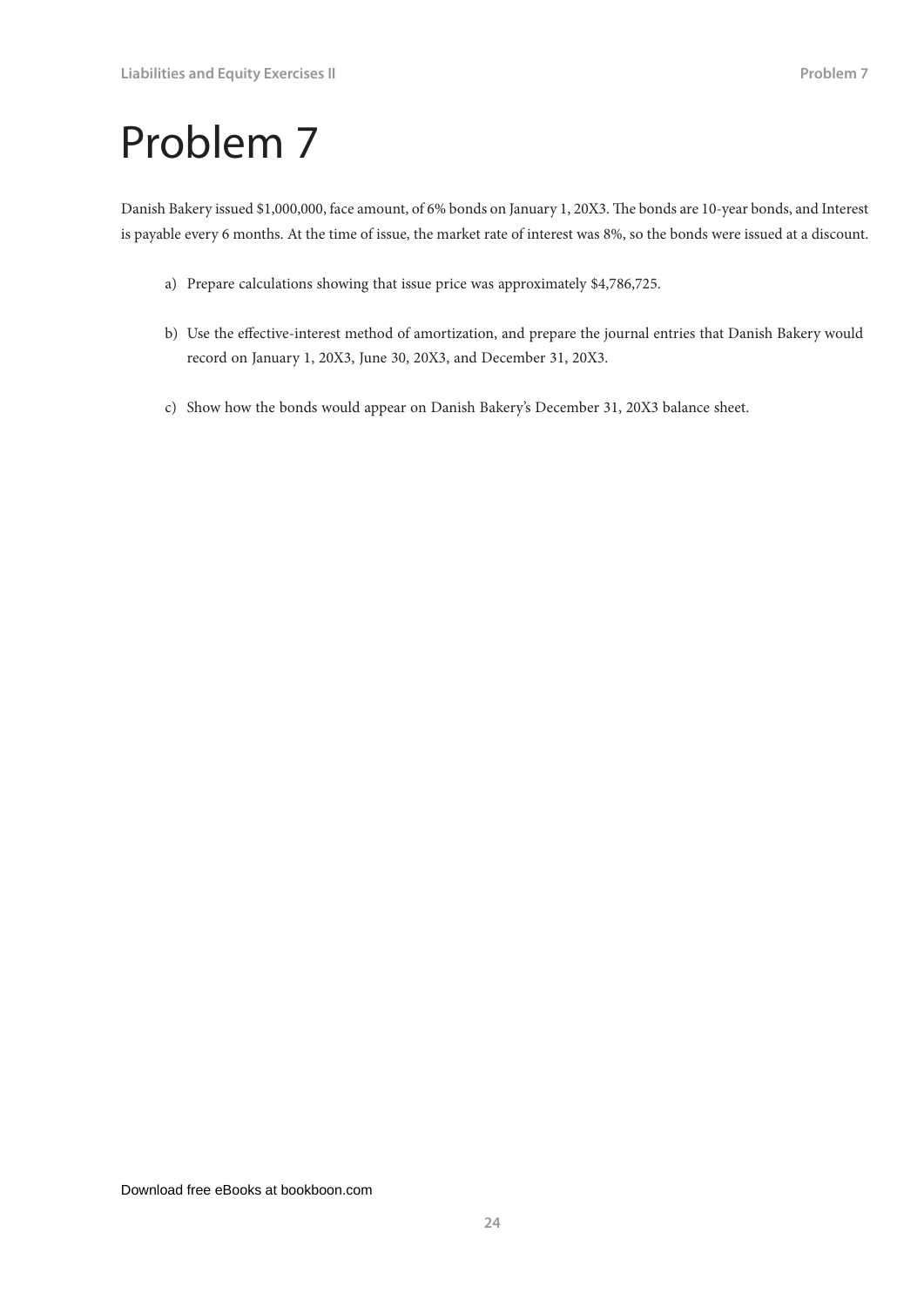a)

b)

| <b>GENERAL JOURNAL</b> |                 |              |               |  |  |
|------------------------|-----------------|--------------|---------------|--|--|
| <b>Date</b>            | <b>Accounts</b> | <b>Debit</b> | <b>Credit</b> |  |  |
| $1-Jan$                |                 |              |               |  |  |
|                        |                 |              |               |  |  |
|                        |                 |              |               |  |  |
|                        |                 |              |               |  |  |
|                        |                 |              |               |  |  |
| 30-Jun                 |                 |              |               |  |  |
|                        |                 |              |               |  |  |
|                        |                 |              |               |  |  |
|                        |                 |              |               |  |  |
|                        |                 |              |               |  |  |
| 31-Dec                 |                 |              |               |  |  |
|                        |                 |              |               |  |  |
|                        |                 |              |               |  |  |
|                        |                 |              |               |  |  |

c)

Bonds Payable Plus: Premium on bonds payable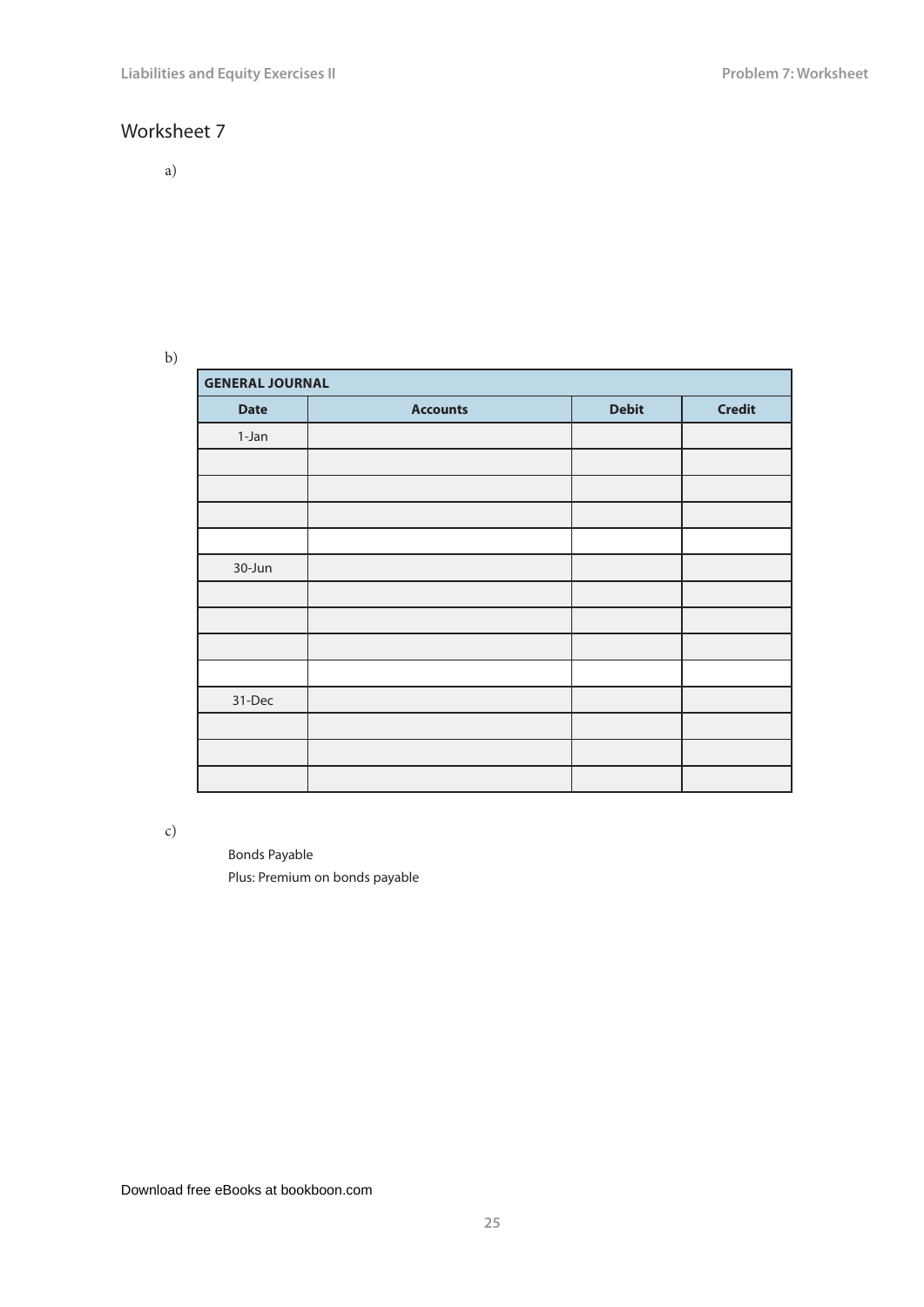a)

| Periodic interest payments (\$1,000,000 X 3%)<br>Present value factor (20 period annuity, 4%) | 30,000<br>14,8775 | 446,324 |
|-----------------------------------------------------------------------------------------------|-------------------|---------|
| Maturity value                                                                                | 1,000,000         |         |
| Present value factor (20 periods, 4%)                                                         | 0.4564            | 456,390 |
| Issue price of bond                                                                           |                   |         |

b)

| <b>GENERAL JOURNAL</b> |                                                                                                            |              |               |  |
|------------------------|------------------------------------------------------------------------------------------------------------|--------------|---------------|--|
| <b>Date</b>            | <b>Accounts</b>                                                                                            | <b>Debit</b> | <b>Credit</b> |  |
| $1-Jan$                | Cash                                                                                                       | 902,714      |               |  |
|                        | Discount on Bonds Payable                                                                                  | 97,286       |               |  |
|                        | <b>Bonds Payable</b>                                                                                       |              | 1,000,000     |  |
|                        | To record the issuance of \$1,000,000, 5%, 10-<br>year bonds at \$902,714                                  |              |               |  |
|                        |                                                                                                            |              |               |  |
| 30-Jun                 | Interest Expense                                                                                           | 36,109       |               |  |
|                        | Discount on Bonds Payable                                                                                  |              | 6,109         |  |
|                        | Cash                                                                                                       |              | 30,000        |  |
|                        | To record payment of interest (\$1,000,000 X<br>$.03 = $30,000; $902,714 X.04 = $36,109$                   |              |               |  |
|                        |                                                                                                            |              |               |  |
| 31-Dec                 | Interest Expense                                                                                           | 36,353       |               |  |
|                        | Discount on Bonds Payable                                                                                  |              | 6,353         |  |
|                        | Cash                                                                                                       |              | 30,000        |  |
|                        | To record payment of interest (\$1,000,000 X<br>$.03 = $30,000; ($902,714 + $6,109) X.04 =$<br>$$36,353$ ) |              |               |  |

c)

| Bonds Payable                  | 1,000,000 |         |
|--------------------------------|-----------|---------|
| Plus: Premium on bonds payable | 84.824 \$ | 915,176 |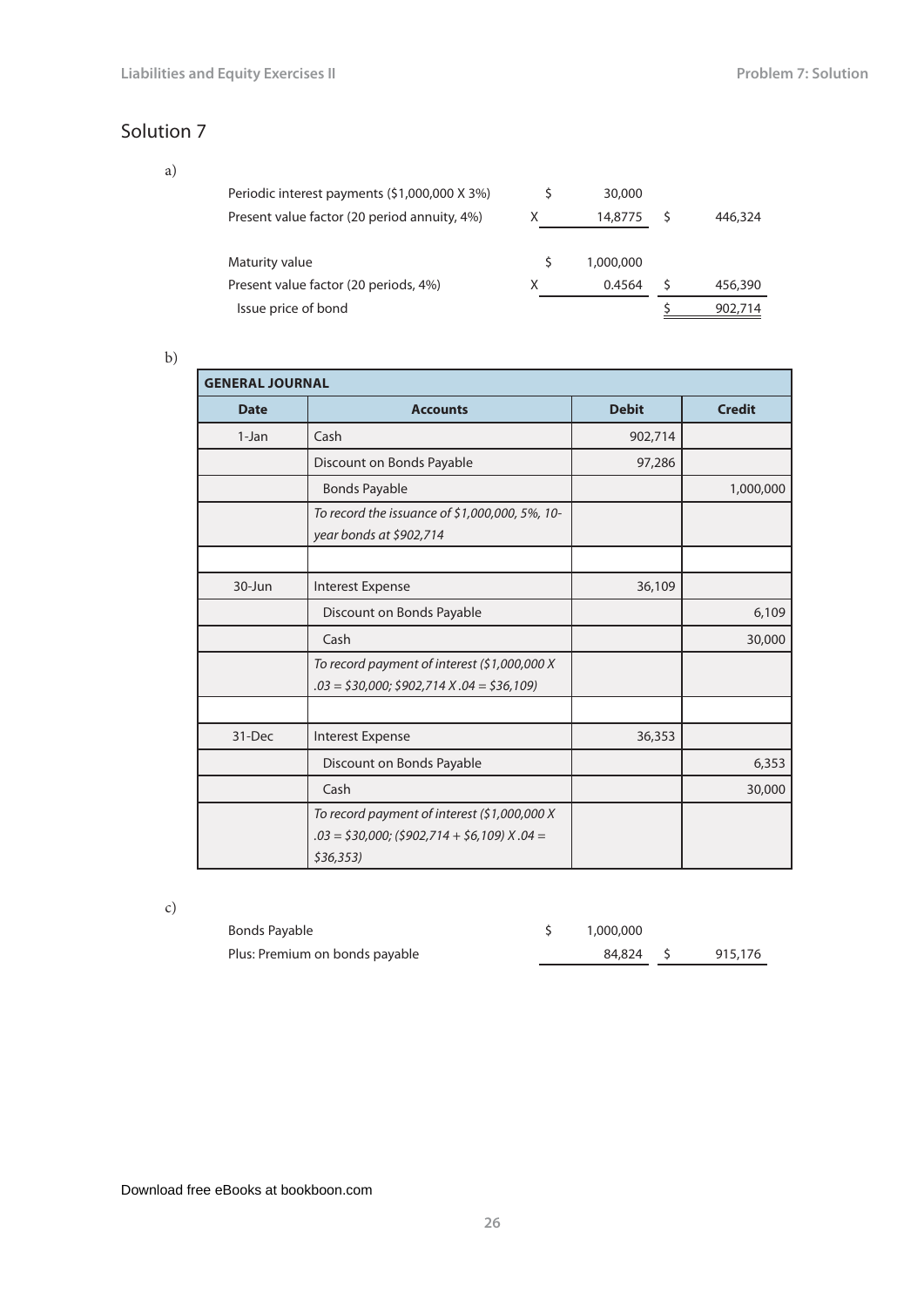Academic Access is devoted to tracking the performance of minority students. The company issued \$5,000,000 face amount of 10% bonds. The bonds were dated January 1, 20X4, and pay interest on June 30 and December 31 of each year. The initial bond offering was delayed until March 1, 20X4, and the issue price was 100 plus accrued interest.

- a) Prepare the journal entry to record the bond issue on March 1, 20X4.
- b) Prepare the journal entry that Academic Access would record on June 30, 20X4.
- c) Prepare the journal entry that Academic Access would record on December 31, 20X4.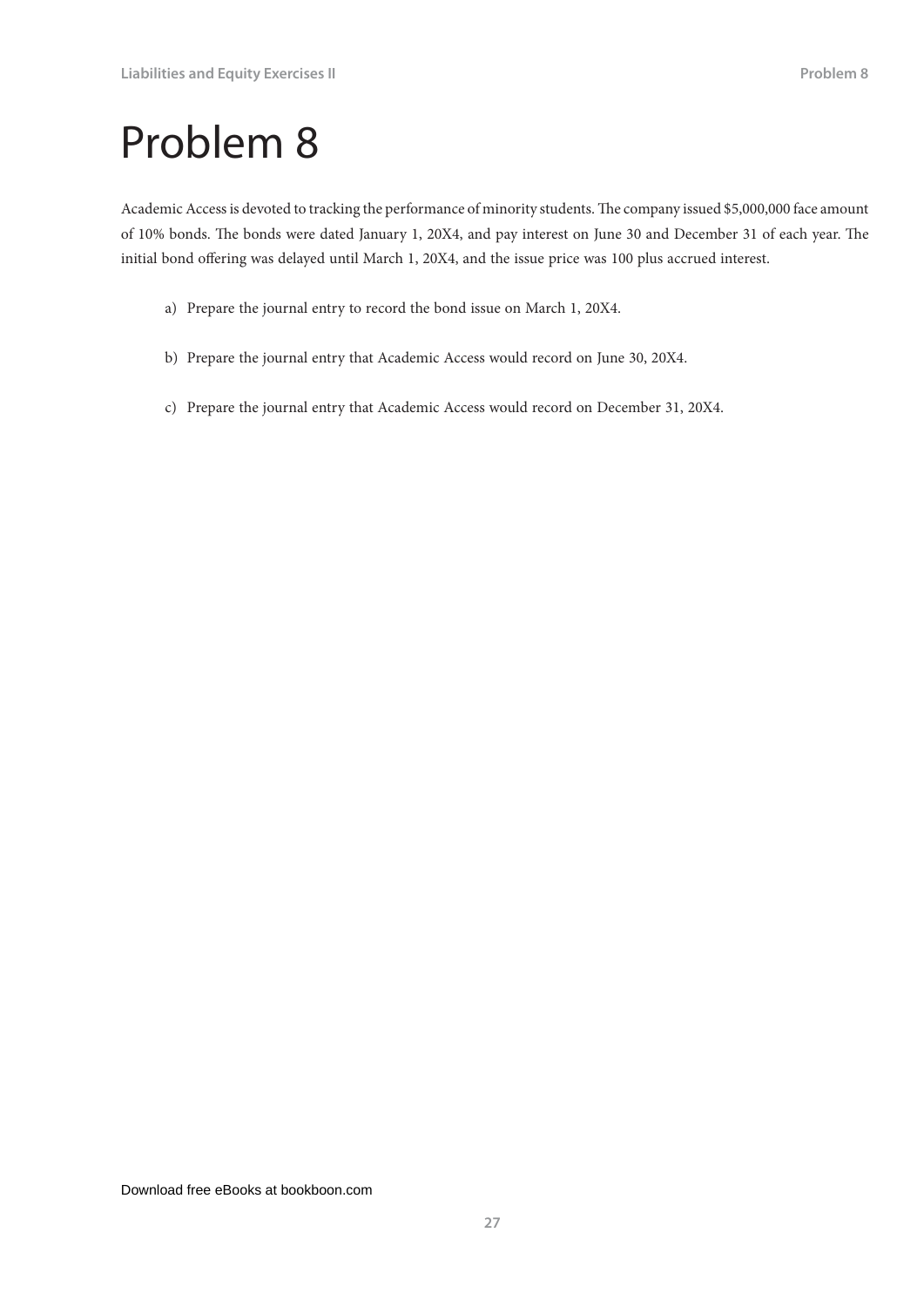#### a), b), c)

| <b>GENERAL JOURNAL</b><br>ı |                 |              |               |
|-----------------------------|-----------------|--------------|---------------|
| <b>Date</b>                 | <b>Accounts</b> | <b>Debit</b> | <b>Credit</b> |
| 1-Mar                       |                 |              |               |
|                             |                 |              |               |
|                             |                 |              |               |
|                             |                 |              |               |
|                             |                 |              |               |
| 30-Jun                      |                 |              |               |
|                             |                 |              |               |
|                             |                 |              |               |
|                             |                 |              |               |
|                             |                 |              |               |
| 31-Dec                      |                 |              |               |
|                             |                 |              |               |
|                             |                 |              |               |